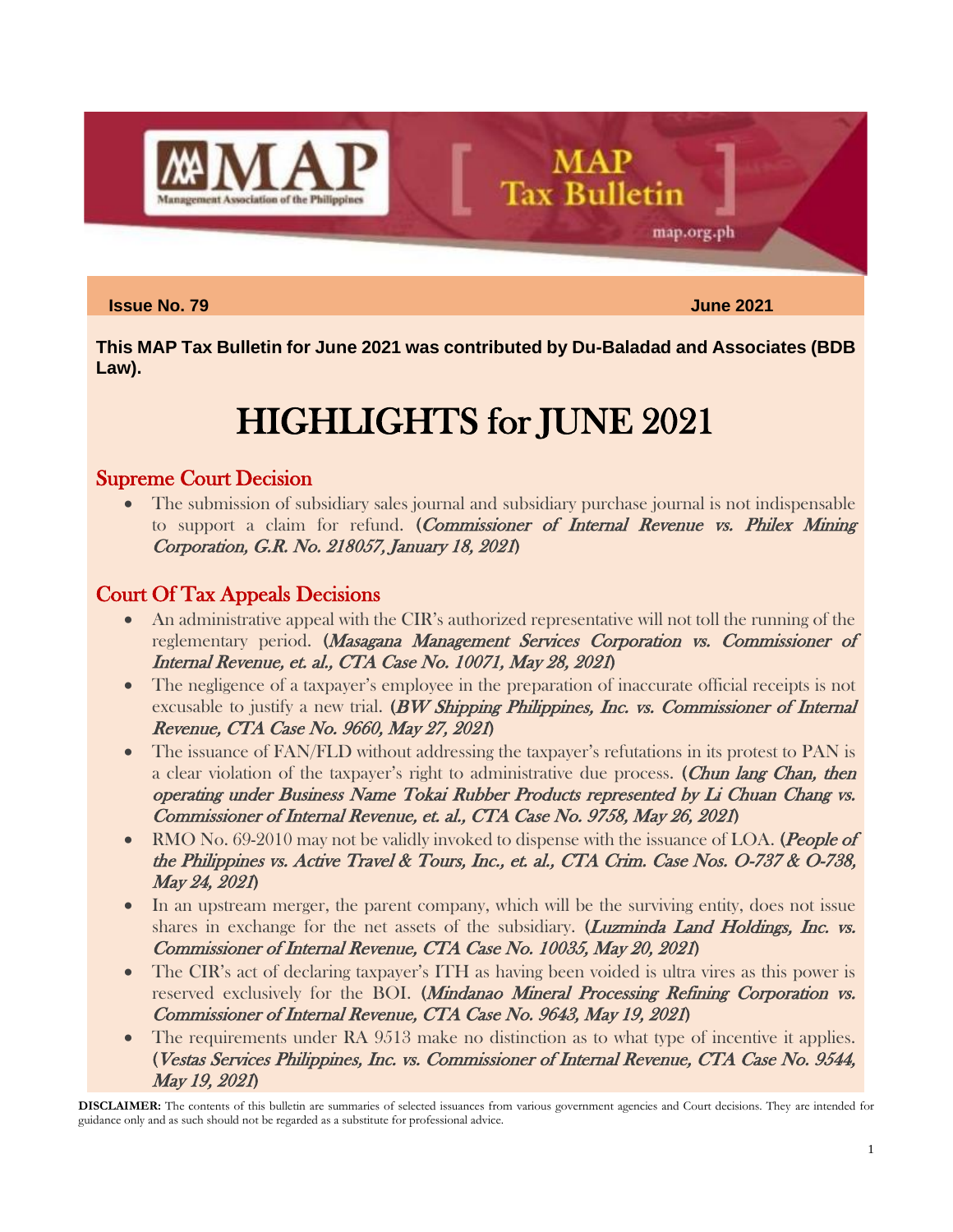## BIR Issuances

- RR No. 7-2021, May 18, 2021 This provides for the rules and regulations implementing the provisions of Republic Act nos. 11346 and 11467 on excise tax on alcohol, tobacco, heated tobacco, and vapor products and disposition of excise tax collection.
- RMC No. 62-2021, May 17, 2021 This provides for clarifications in relation to certain provisions of RR No. 5-2021 relative to Corporate Income Taxation.
- RMC 67-2021, May 21, 2021 This clarifies issues relative to the temporary reduction of percentage tax rate imposed under Section 116 of the NIRC, as amended by CREATE.

## SEC Issuances

**SEC-OGC Opinion No. 21-05 dated May 7, 2021 – This is a legal opinion regarding the increase of** authorized capital stock and registration of shares of stock to be issued therefor.

# BSP Issuances

- BSP Circular No. 1117, May 27, 2021 This amends Manual of Regulations for Banks (MORB) and Manual of Regulations for Non-Bank Financial Institutions (MORNBFI) to implement Republic Act (RA) No. 11523, otherwise known as the "Financial Institutions Strategic Transfer (FIST) Act".
- BSP Circular Letter No. CL-2021-037, May 10, 2021 This provides advisory on Electronic Sabong (eSabong).
- BSP Circular Letter No. CL-2021-041, May 20, 2021 This provides Anti-Money Laundering Council (AMLC) Resolutions No. TF-39 and TF-40 to issue Sanctions Freeze Order (SFO) to take effect immediately against certain identified individuals affiliated with local terrorist groups.
- BSP Memorandum No. M-2021-030, May 3, 2021 This provides an extension of Temporary Measures implemented in the Bangko Sentral ng Pilipinas (BSP) Rediscounting Facilities.

# IC Issuances

- IC Circular Letter CL-2021-35 dated April 30, 2021 This provides the process for electronic submission of reportorial requirements on fire and motor car policies and bonds issued, sale of a vehicle acquired under total loss claim subrogation, and adjustment cases handled.
- IC Circular Letter CL-2021-37 dated May 21, 2021 This provides the process for the online submission of the AML and CTF compliance questionnaire under Circular Letter No. 2020-08.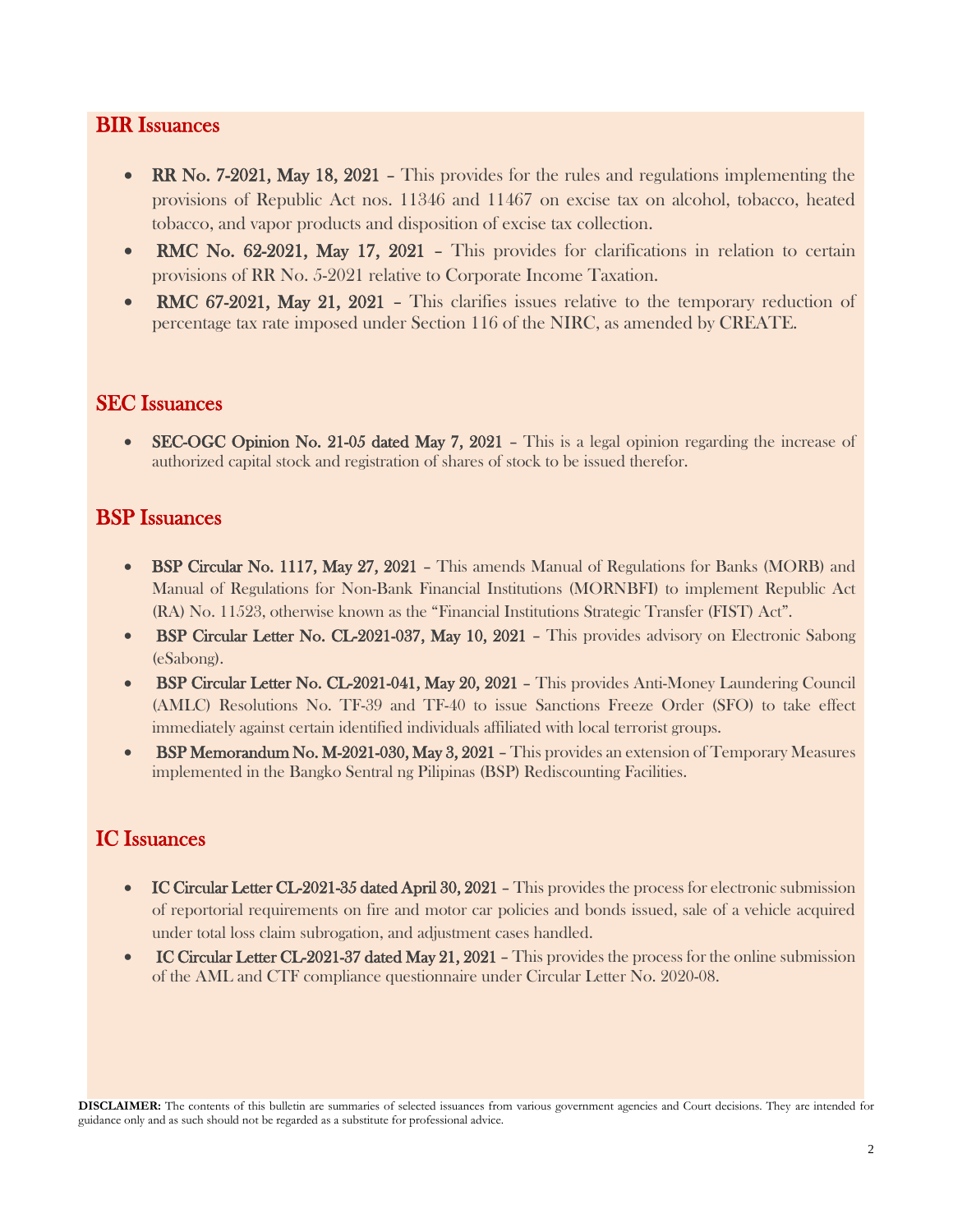# Supreme Court Decision

#### The submission of subsidiary sales journal and subsidiary purchase journal is not indispensable to support a claim for refund

The Court dismissed the petition assailing the grant of a claim for refund by the taxpayer of its unutilized and excess input VAT attributable to zero-rated sales.

In affirming the grant of the claim for refund, the Court noted the four grounds in support of the grant, to wit:

- 1. Timeliness of the appeal by the taxpayer
- 2. Entitlement to the refund as ruled by the Second Division of the CTA

3. Considering duly supported zero-rated sales dated outside the period of the claim but actually generated during the same period

4. Presentation of subsidiary sales journal and subsidiary purchase journal is not required for the refund of input tax attributable to zero-rated sales

In discussing the fourth ground, the Court held that there is nothing in the 1997 NIRC, as amended, which requires the presentation of the subsidiary sales journal and subsidiary purchase journal in order for a taxpayer to be entitled to refund, or issuance of a tax credit certificate, of its claimed creditable input tax attributable to zero-rated sales. (Commissioner of Internal Revenue vs. Philex Mining Corporation, G.R. No. 218057, January 18, 2021)

# Court of Tax Appeals Decisions

#### An administrative appeal with the CIR's authorized representative will not toll the running of the reglementary period.

The Court dismissed the Petition for Review filed by the taxpayer. At the onset, the Court ruled that the assessments have become final, executory, and demandable and the Court no longer has jurisdiction to act on the Petition for Review.

The CTA ruled that a resort to an administrative appeal with the CIR's authorized representative will not toll the running of the reglementary period within which taxpayer's appeal must be elevated to the CTA or the CIR.

In this case, the taxpayer, when it received the FDDA denying its protest to the FLD it filed, its Motion for Reconsideration with the Regional Director, and not with the CIR. (Masagana Management Services Corporation vs. Commissioner of Internal Revenue, et. al., CTA Case No. 10071, May 28, 2021)

An international air carrier doing business in the Philippines may avail of a preferential rate on the basis of an applicable tax treaty or international agreement to which the Philippines is a signatory.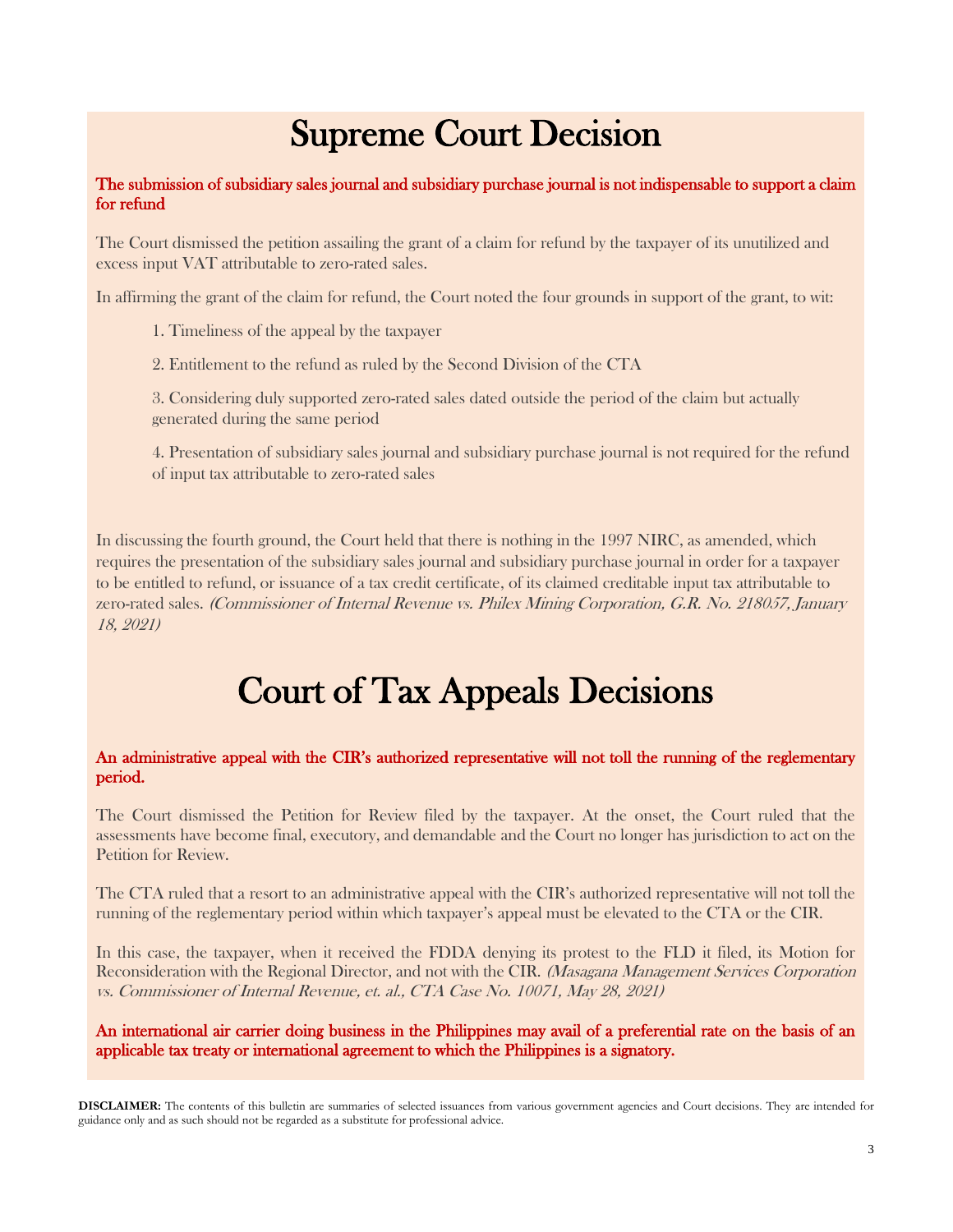The CTA partially granted the Petition for Review and ordered the CIR to issue a tax credit certificate in favor of the taxpayer in a reduced amount. It ruled that the taxpayer is entitled to a refund for its erroneously paid income tax. An "erroneous or illegal tax" is defined as one levied without statutory authority, or upon property not subject to taxation, or by some officer with no authority to levy the tax or one which is some other similar aspect is illegal.

Under Section  $28(A)(3)(a)$ , an international air carrier doing business in the Philippines shall pay  $2\frac{1}{2}\%$  on its GPB but it may avail of a preferential rate from the said tax on its gross revenue derived from the carriage of persons and their excess baggage, on the basis of an applicable tax treaty or international agreement to which the Philippine is a signatory.

Here, as ruled in BIR Ruling No. ITAD 034-17, since the Philippines, as of the said date, has not granted a mostfavored treatment to any international air carrier of a third country, the taxpayer is subject to income tax of 1  $\frac{1}{2}$ % on its GPB earned beginning January 1, 2014, pursuant to Article 8 of the Philippines-Kuwait tax treaty. Out of the claimed amount of P12,158.469.00 representing the 1% difference between the income tax rates 2 ½% and 1  $\frac{1}{2}\%$  income tax on the taxpayer's GBPs for the fiscal year 2016, the amount of P11,973,834.71 constitutes erroneously paid taxes. The P184,634.29 disallowed amount represents the taxes withheld that are supported by Certificates either dated prior to the year of the claim or not under the registered name of the taxpayer as a payee. (Kuwait Airways Corporation vs. Commissioner of Internal Revenue, CTA Case No. 9874, May 28, 2021)

#### An involuntary sale of capital assets is subject to capital gains tax.

The Court denied the motion for reconsideration (Re: Decision Rendered on September 17, 2020) filed by the City Government of Valenzuela, for lack of merit.

The Court stressed that an involuntary sale is subject to capital gains tax. Section 27(D)(5) of the 1997 Tax Code, as amended, states that a capital gains tax of 6% is imposed on the gains presumed to have been realized in the sale, exchange, or disposition of lands and/or buildings, which are not actively used in the business of a corporation, and which are treated as capital assets based on the gross selling price or fair market value as determined in accordance with Section 6 (E) of the NIRC, whichever is higher.

In this case, there was a sale, exchange, or disposition of capital assets within the purview of Section 27(D)(5) of the 1997 Tax Code. (City Government of Valenzuela, represented by City Mayor Rexlon T. Gatchalian vs. Hon. Caesar R. Dulay, in his capacity as Commissioner of Internal Revenue, CTA Case No. 9872, May 27, 2021)

#### The negligence of a taxpayer's employee in the preparation of inaccurate official receipts is not excusable to justify a new trial.

The Court denied the taxpayer's Omnibus Motion for Reconsideration and Motion for New Trial. In its motion for a new trial, the taxpayer argues that there were mistakes and excusable negligence and submitted an affidavit of merit with attached corrected official receipts and an affidavit of correction.

The Court ruled that the taxpayer failed to specifically point out in its motion for reconsideration, the findings or conclusions of the assailed Decision, which are not supported by evidence or contrary to law. Also, the Court ruled that it cannot allow the submission of the corrected exhibits by way of a new trial on the basis of mistake and inexcusable negligence. It stressed that the 'mistake' allowable in Rule 37 of the Revised Rules of Court is on which ordinary prudence could not have guarded against by reason of which the rights of an aggrieved party have probably been impaired. The test of excusable negligence is whether a party has acted with ordinary prudence while transacting important business.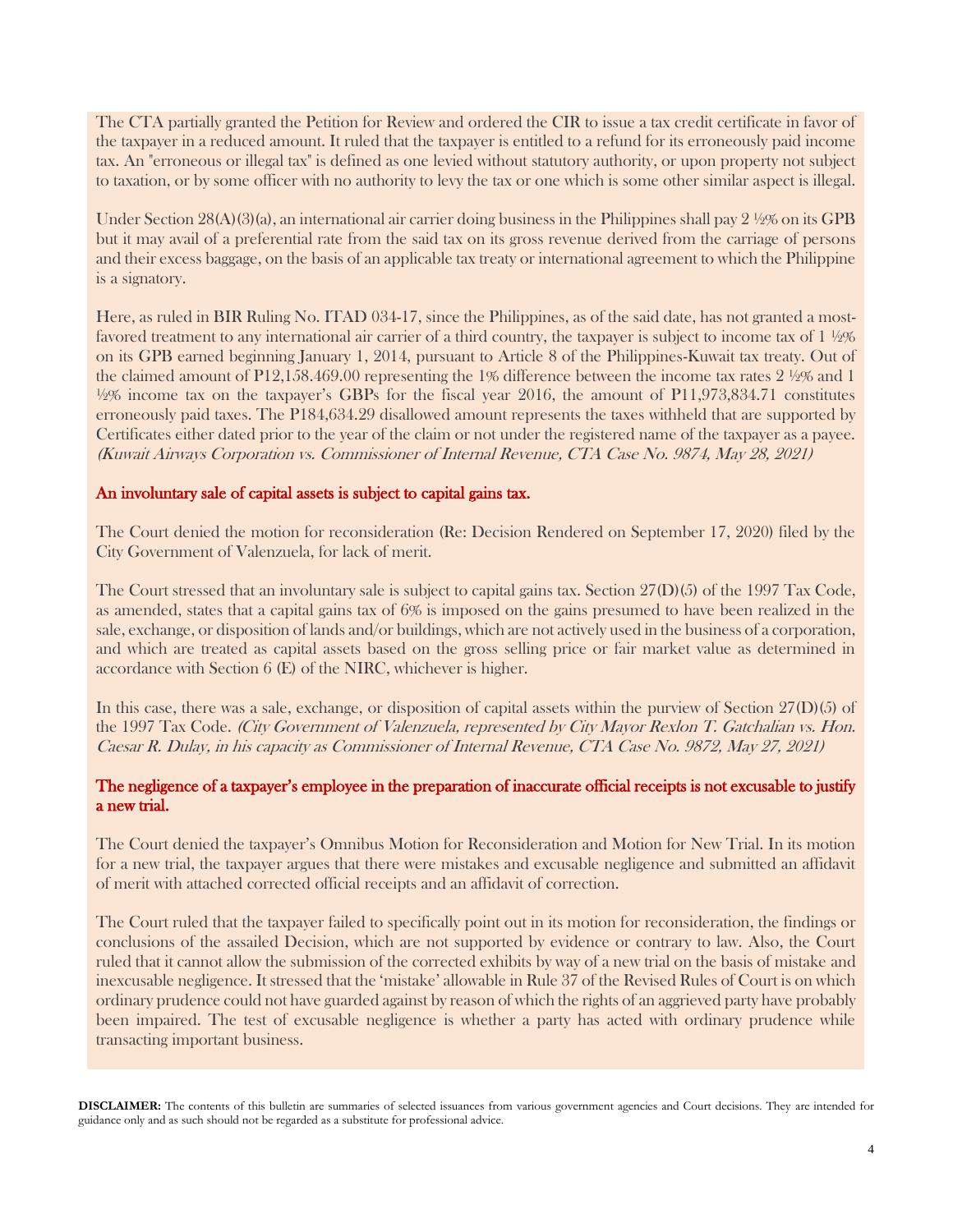Here, it cannot be said that taxpayer's cashier or employee who prepared the subject official receipts and inadvertently made inaccurate entries or omitted certain information in the preparation of certain official receipts supporting its zero-rated sales, acted with ordinary prudence in the preparation of said receipts which would entitle it to a reconsideration of its refund claim. Its negligence is not excusable to justify a new trial. (BW Shipping Philippines, Inc. vs. Commissioner of Internal Revenue, CTA Case No. 9660, May 27, 2021)

#### The issuance of FAN/FLD without addressing the taxpayer's refutations in its protest to PAN is a clear violation of the taxpayer's right to administrative due process.

The CTA denied the motion for reconsideration of the CIR for lack of merit.

The Court reiterated the Supreme Court's decision in Ang Tibay that administrative tribunal should, in all controversial questions, render its decision in such a manner that the parties to the proceeding can know various issues involved, and the reasons for the decision rendered. It further stressed that without addressing taxpayer's refutations in its protest, the taxpayer was not informed of particular facts upon which FLD/FAN was based pursuant to Section 228 of the 1997 NIRC, which is a clear violation of the taxpayer's right to administrative due process thereby rendering the subject tax assessments void.

In this case, the taxpayer filed its reply to the PAN, giving explanations against the findings contained in the PAN. However, in the FAN/FLD, the taxpayer was still assessed of the same deficiency tax liabilities in the PAN without providing particular facts upon which the conclusions were based. (Chun lang Chan, then operating under Business Name Tokai Rubber Products represented by Li Chuan Chang vs. Commissioner of Internal Revenue, et. al., CTA Case No. 9758, May 26, 2021)

#### RMO No. 69-2010 may not be validly invoked to dispense with the issuance of LOA.

The Court denied the motion for reconsideration of the plaintiff on the civil aspect of the Resolution for lack of merit.

The Court ruled that RMO No. 69-2010 may not be validly invoked to dispense with the issuance of LOA. While the reading of the said RMO shows that a MOA is required to be issued in case of reassignment for a continuation of the audit or investigation of a case to another Revenue Officer (RO), there is nothing therein that dispenses the mandatory issuance of LOA for the purposes of granting authority to a RO to continue the investigation. Thus, considering that the subject assessments are null and void, the accused's civil liability cannot validly prosper. (People of the Philippines vs. Active Travel & Tours, Inc., et. al., CTA Crim. Case Nos. O-737 & O-738, May 24, 2021)

#### Utter disregard of the rules cannot be justly rationalized by harping on the policy of liberal construction.

The Court denied the taxpayer's motion for reconsideration for being filed out of time.

Under Section 1, Rule 15 of the RRCTA, a motion for reconsideration or new trial shall be filed within fifteen days from receipt of the notice of the decision. In the present case, the taxpayer received the decision on November 10, 2020, hence, it has until November 25, 2020, within which to file its motion for reconsideration. However, it only filed its motion on November 26, 2020. The court further emphasized that procedural rules are not to be belittled, let alone dismissed simply because their non-observance may have resulted in prejudice to a party's substantial rights. Utter disregard of the rules cannot be justly rationalized by harping on the policy of liberal construction. (Bahay Bonds 2 Special Purpose Trust, administered by Land of the Philippines through its Trusting Banking Group vs. Commissioner of Internal Revenue, CTA Case Nos. 9916, May 24, 2021)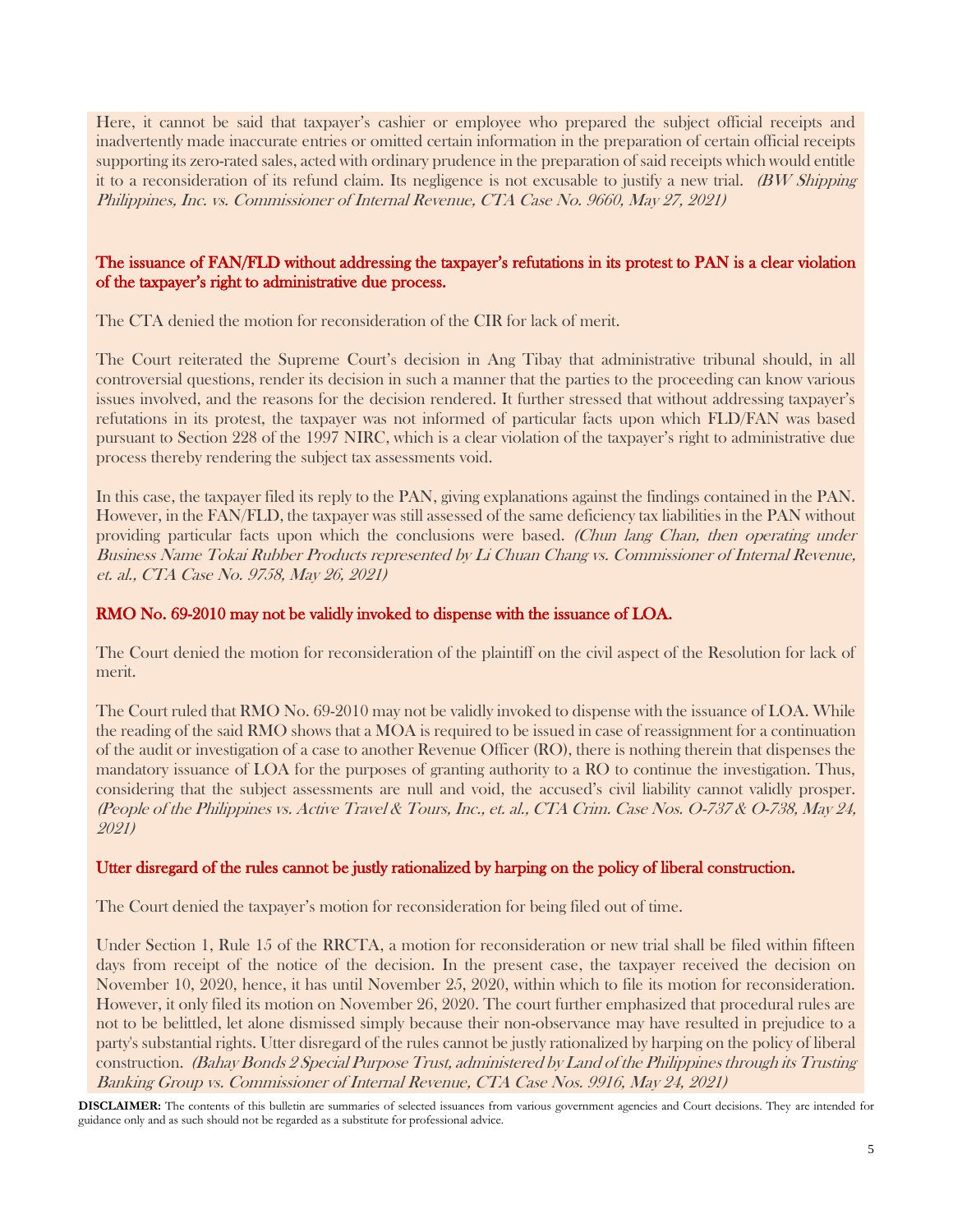#### The law only regulates the quantitative restrictions on rice importation but does not outlaw the entry of the same.

This is a motion for reconsideration filed by the COC arguing that the 603.15 MT of white rice (the subject shipment/excess shipment) imported by the petitioner is a prohibited article under the Customs Modernization and Tariff Act (CMTA) and the release of which is contrary to law.

In denying the COC's motion for reconsideration, the CTA ruled that rice is not included as one of the articles prohibited for importation under the CMTA. Neither is the importation of rice patently proscribed by any other law. Republic Act 8175 only maintained the quantitative restrictions on rice importation but did not outlaw the entry of the same. It further ruled that the petitioner is a holder of a Certificate of Eligibility that authorized it to import 9,250 MT of white rice. The excess shipment of 603.15 MT was within its import limit as it had only used up 7,200 MT thereof. (Progressive Grains Milling Corp. vs. Commissioner of Customs, CTA Case No. 9847, May 24, 2021 [Resolution])

#### Section 18 of the IRR of RA 9153 requires the submission of RE Developer's registration with the BOI and Certificate of Endorsement by the DOE as additional conditions to qualify for VAT zero-rating under RA 9513.

In its motion for reconsideration or reopening of trial, the taxpayer contends the only condition sine qua non to avail of the VAT zero-rating incentive is the DOE Certificate of Registration requirement since Section 15(g) of RA 9513 does not mention either the BOI Certificate of Registration or DOE Certificate of Endorsement. On the other hand, in his motion for partial reconsideration, the CIR argues that the taxpayer's alleged total sales receipts net of the amount of valid zero-rated sales should be subject to 12% output VAT. Accordingly, he asserts that taxpayers should thus be adjudged liable for output VAT.

The Court denied both motions. The Court ruled that Section 18 of the IRR of RA 9153 clearly requires the submission of RE Developer's registration with the BOI and Certificate of Endorsement by the DOE as additional conditions to qualify for VAT zero-rating under RA 9513. It is noteworthy that Section 18 of the IRR of RA 9513 uses the word "shall" in requiring RE Developers to register with the DOE and the BOI and to secure a Certificate of Endorsement from the DOE. The use of the word "shall" indicates that the requirement of presenting all the aforementioned documents is compulsory or mandatory.

As to the CIR's motion for partial reconsideration, the Court ruled that the question of a tax deficiency is distinct and unrelated to a taxpayer's entitlement to a refund. To automatically "offset" the taxpayer's alleged tax liabilities against the claim for refund would be unfair as it would deprive the latter of the opportunity to dispute the same in the proper venue with all the defenses available under the law such as prescription. (Halliburton Worldwide Limited – Philippine Branch vs. Commissioner of Internal Revenue, CTA Case No. 9670, May 24, 2021)

#### In an upstream merger, the parent company, "who/which" will be the surviving entity, does not issue shares in exchange for the net assets of the subsidiary.

This is a motion for reconsideration filed by the CIR arguing that the taxpayer is not entitled to the refund of the alleged erroneously paid WT and DST since the merger between the taxpayer and Marangal Properties, Inc. (MPI) is an upstream merger that does not qualify under Section  $40(C)(2)$  of the NIRC, as amended.

The CTA denied the CIR's motion. It affirmed that the merger between the taxpayer and MPI falls within the purview of Section 40(C)(2) of the NIRC, as amended, thus qualifies as a tax-free merger. It also ruled that the merger between the taxpayer and MPI is not an upstream merger. An upstream merger ensues when the parent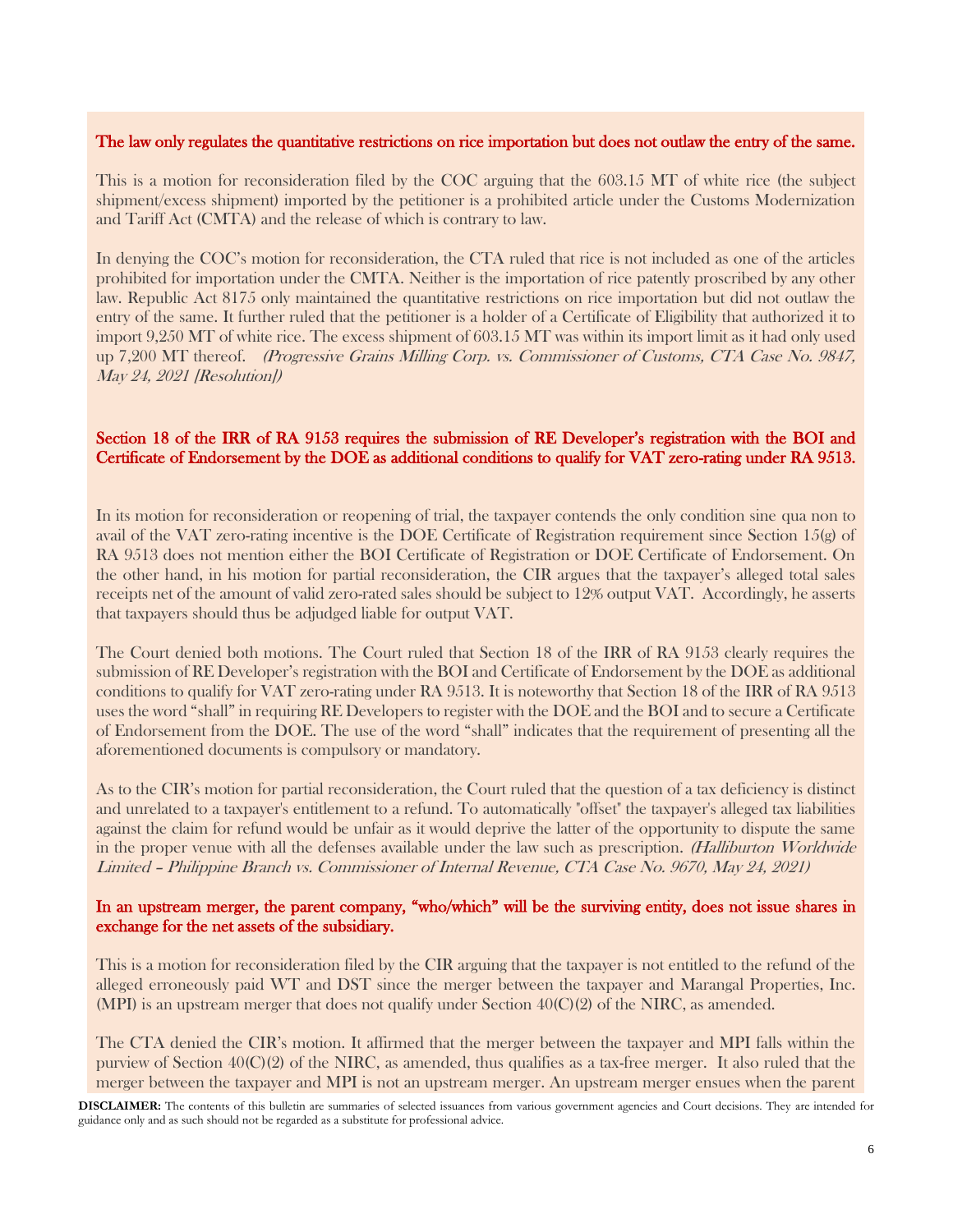company absorbs its wholly-owned subsidiary. In an upstream merger, the parent company, which will be the surviving entity, does not issue shares in exchange for the net assets of the subsidiary.

Here, the taxpayer, the parent of MPI, sufficiently established that it issued shares equivalent to 40% of the net assets held by Coca-Cola Bottlers Philippines, Inc. (Luzminda Land Holdings, Inc. vs. Commissioner of Internal Revenue, CTA Case No. 10035, May 20, 2021)

#### The CIR's act of declaring taxpayer's ITH as having been voided is ultra vires as this power is reserved exclusively for the BOI.

The taxpayer argues that claims that the assessment has prescribed considering that the waivers are null and void. It further avers that the assessments should be canceled for lack of factual or legal basis.

The CTA ruled that the taxpayer is already estopped from questioning the validity of the waivers. The payment by the taxpayer of the subject deficiency EWT and DST, including increments thereto, belies its insistence that the waivers are invalid.

The CT, nevertheless, partially granted the taxpayer's petition for review. It ruled that the taxpayer's revenues for fiscal year July 1, 2011 to June 30, 2012, should not be subjected to the 30% RCIT, considering that it was still enjoying its status as a BOI-registered enterprise entitled to the income tax holiday (ITH) incentive. It held that CIR has no power to declare taxpayer's ITH as having been voided, as this power is reserved exclusively for the BOI. As such, the assessment of taxpayer's income tax liability on this basis is in error. *(Mindanao Mineral*) Processing Refining Corporation vs. Commissioner of Internal Revenue, CTA Case No. 9643, May 19, 2021)

#### The requirements under RA 9513 make no distinction as to what type of incentive it applies.

The taxpayer filed its motion for reconsideration arguing that its sales to EDC are subject to zero percent valueadded tax (VAT) under Section 108(B)(3) of the NIRC of 1997, as amended. It insists that RA 9513 does not require a Certificate of Endorsement issued by the DOE, on a per-transaction basis, for the imposition of zero percent VAT rate on RE Developer's local purchases of goods, properties, and services. It contends that a plain reading of RA 9513 and its IRR will show that this requirement is only applicable for certain incentives.

In denying the taxpayer's motion for reconsideration, it noted that the taxpayer's arguments are mere reiterations of matters which have already been considered and resolved by the Court. It emphasized that RA 9513 makes no distinction as to what type of incentive it applies. Since the law makes no distinction or exemptions, neither should the Court. It reiterated that a Certificate of Endorsement is required for purposes of entitlement to the incentives and privileges under RA 9513, i.e. VAT zero-rating. (Vestas Services Philippines, Inc. vs. Commissioner of Internal Revenue, CTA Case No. 9544, May 19, 2021)

#### If the FLD/FAN and FDDA are void, it follows that the legal obligation of the taxpayer to pay the subject deficiency tax assessments did not arise.

The accused are charged with willful failure to pay deficiency income tax, in violation of Section 255, in relation to Section 253(d) and 256, of the 1997 NIRC, as amended.

In acquitting the accused, the Court ruled that since the FLD/FAN and FDDA are void, it follows that the legal obligation of the accused to pay the subject deficiency tax assessments did not arise. Hence the first element of the crime charged that the taxpayer is required to pay any tax is not present. And considering that the FLD/FAN and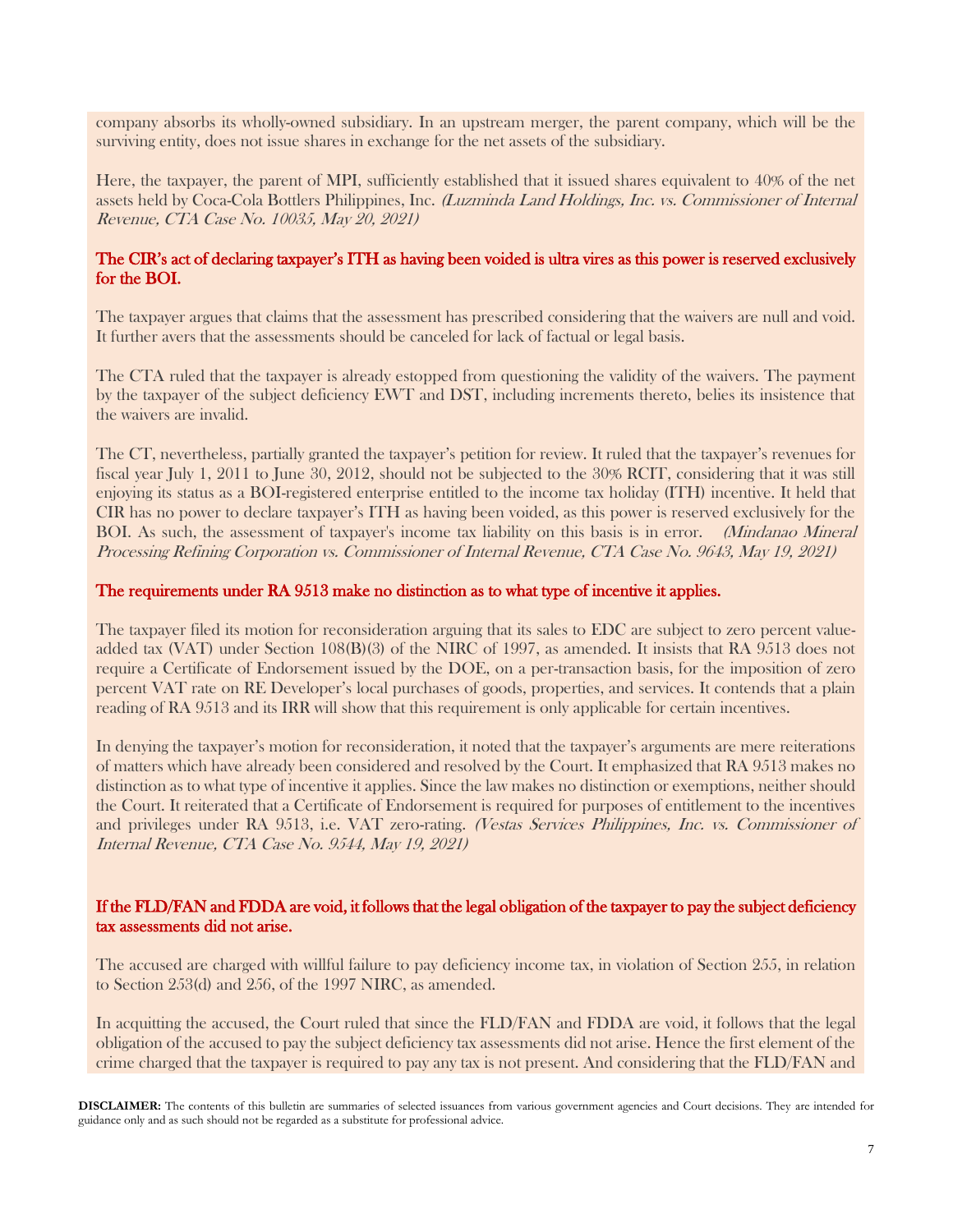FDDA are void, the accused cannot be said to have failed to pay the deficiency income tax (second element) much more to have done so willfully (third element) - as required under Section 255 of the NIRC of 1997, as amended.

In this case, the FLD/FAN failed to fix the amount of income tax liability. The FDDA also failed to state the facts and applicable law, rules, and regulations, or jurisprudence on which the final decision is based. Further, the prosecution failed to prove that the FDDA was actually received by the accused. (People of the Philippines vs. Cross Country Oil & Petroleum, Corp., et.al., CTA Crim. Case No. O-620, May 19,2021)

# BIR Issuances

RR No. 7-2021, May 18, 2021 -This provides for the Rules and Regulations Implementing the Provisions of Republic Act Nos. 11346 and 11467 on Excise Tax on Alcohol, Tobacco, Heated Tobacco, and Vapor Products and Disposition of Excise Tax Collection.

This Revenue Regulation ("RR") is promulgated to implement the amendment of excise tax on alcohol and tobacco products, and the imposition of excise tax on heated tobacco products and vapor products as provided in Republic Act ("RA") No. 11346 and RA No. 11467.

#### Definition of terms

- 1. Distilled Spirits shall refer to the substance known as ethyl alcohol, ethanol or spirits of wine, including all dilutions, purifications, and mixtures thereof, from whatever source, by whatever process produced, and shall include whisky, brandy, rum, gin, and vodka, and other similar products or mixtures.
- 2. Fermented Liquors such as beer, lager beer, ale, porter, and other fermented liquors regardless if manufactured in factories or sold and brewed at micro-breweries or small establishments such as pubs and restaurants, except tuba, basi, tapuy, and similar fermented liquors.
- 3. Heated Tobacco Products shall refer to tobacco products that may be consumed through heating tobacco, either electrically or through other means sufficiently to release an aerosol that can be inhaled, without burning or any combustion of the tobacco. Heated tobacco products include liquid solutions and gels that are part of the product and are heated to generate an aerosol.
- 4. Vapor Products mean Electronic Nicotine and Non-Nicotine Delivery Systems (ENDS/ENNDS), which are combinations of (i) a liquid solution or gel, that transforms into aerosol without combustion through the employment of a mechanical or electronic heating element, battery, or circuit that can be used to heat such solution or gel, and includes, but is not limited to (ii) cartridge, (iii) a tank, and (iv) the device without a cartridge or tank. It is commonly known as nicotine salt/salt nicotine, and conventional 'freebase' or 'classic' nicotine, and other similar products. All vapor products shall be covered regardless of their nicotine content.
- 5. Cigarettes shall mean all rolls of finely-cut leaf tobacco, or any substitute, therefore, wrapped in paper or in any other material that is consumed via combustion of the tobacco.
- 6. Cigars shall mean all rolls of tobacco or any substitute thereof, wrapped in leaf tobacco that is consumed via combustion of the tobacco.
- 7. Cigarettes Packed by Hand shall refer to the manner of packaging of cigarette sticks using an individual person's hands and not through any other means such as a mechanical device or equipment.

**DISCLAIMER:** The contents of this bulletin are summaries of selected issuances from various government agencies and Court decisions. They are intended for guidance only and as such should not be regarded as a substitute for professional advice.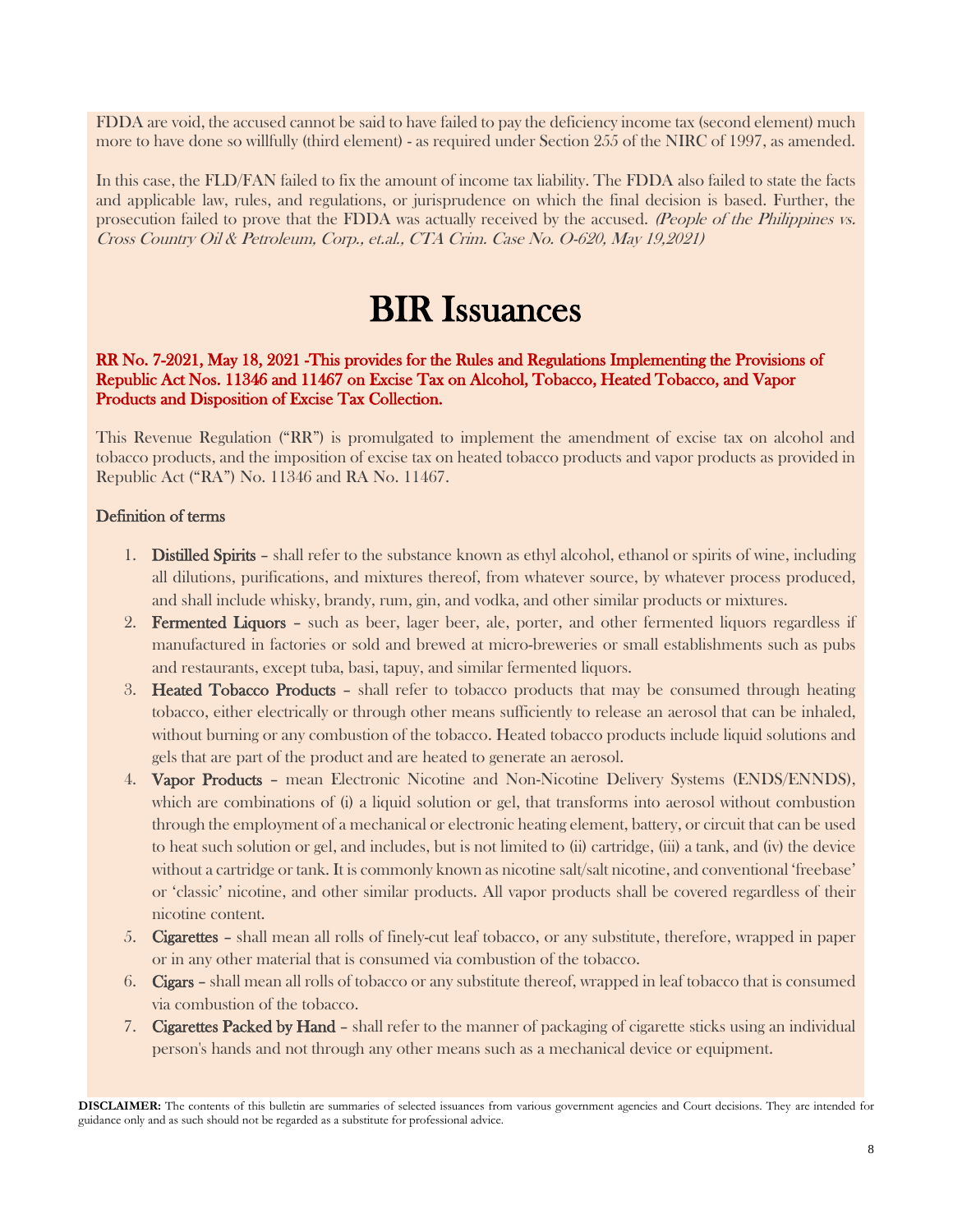### Revised Rates and Bases of Excise Tax

## 1. Distilled Spirits

| Excise Tax Due = Ad valorem $tax + Specific tax$ |                          |                         |
|--------------------------------------------------|--------------------------|-------------------------|
| Date of effectivity                              | Ad valorem tax           | Specific tax            |
|                                                  |                          |                         |
| (Start Date)                                     | <b>[based on the net</b> | (Per proof liter)       |
|                                                  | retail price per proof   |                         |
|                                                  | (excluding the excise    |                         |
|                                                  | and value-added          |                         |
|                                                  | taxes)                   |                         |
| <b>January 1, 2020</b>                           | 20%                      | P <sub>24.34</sub>      |
| <b>January 23, 2020</b>                          | 22%                      | P <sub>42.00</sub>      |
| <b>January 1, 2021</b>                           | 22%                      | P <sub>47.00</sub>      |
| <b>January 1, 2022</b>                           | 22%                      | P.52.00                 |
| <b>January 1, 2023</b>                           | 22%                      | P.59.00                 |
| <b>January 1, 2024</b>                           | 22%                      | P <sub>66.00</sub>      |
| 2025 Onwards                                     | 22%                      | specific tax rate shall |
|                                                  |                          | be increased by 6%      |
|                                                  |                          | and every year          |
|                                                  |                          | thereafter              |

### 2. Fermented Liquors

| Date of effectivity (start date) | Specific tax (per liter)             |
|----------------------------------|--------------------------------------|
| <b>January 1, 2020</b>           | P <sub>26.43</sub>                   |
| <b>January 23, 2020</b>          | P <sub>35.00</sub>                   |
| <b>January 1, 2021</b>           | P37.00                               |
| <b>January 1, 2022</b>           | P39.00                               |
| <b>January 1, 2023</b>           | P <sub>41.00</sub>                   |
| <b>January 1, 2024</b>           | P <sub>43.00</sub>                   |
| 2025 Onwards                     | specific tax rate shall be increased |
|                                  | by 6% and every year thereafter      |

### 3. Heated Tobacco Products

| Date of Effectivity     | Quantity             | <b>Excise Tax Rate</b> |
|-------------------------|----------------------|------------------------|
| <b>January 1, 2020</b>  | Per pack of 20 units | P10.00                 |
| <b>January 23, 2020</b> | or any packaging     | P <sub>25.00</sub>     |
| <b>January 1, 2021</b>  | combinations of not  | P <sub>27.50</sub>     |
| <b>January 1, 2022</b>  | more than twenty     | P <sub>30.00</sub>     |
| <b>January 1, 2023</b>  | $(20)$ units         | P32.50                 |
| 2024 Onwards            |                      | the specific tax rate  |
|                         |                      | shall be increased by  |
|                         |                      | 5% and every year      |
|                         |                      | effective January 1,   |
|                         |                      | 2024                   |

**DISCLAIMER:** The contents of this bulletin are summaries of selected issuances from various government agencies and Court decisions. They are intended for guidance only and as such should not be regarded as a substitute for professional advice.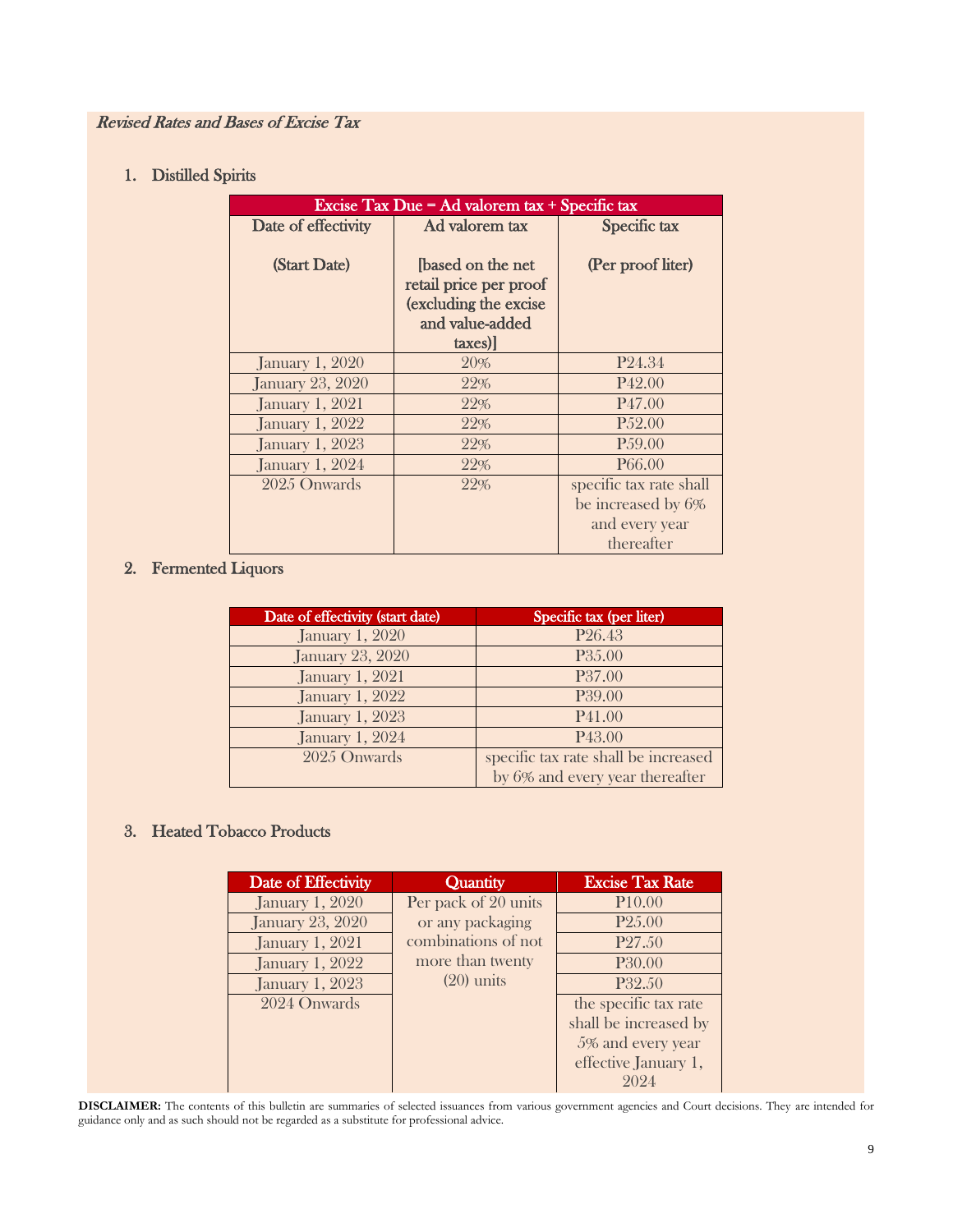## 4. Vapor Products

| Date of Effectivity     | Quantity                 | <b>Excise Tax Rate</b>    |
|-------------------------|--------------------------|---------------------------|
| January 1, 202 to       | $0.00$ ml to $10.00$ ml  | P <sub>10.00</sub>        |
| <b>January 22, 2020</b> | $10.01$ ml to $20.00$ ml | P <sub>20.00</sub>        |
|                         | $20.01$ ml to $30.00$ ml | <b>P30.00</b>             |
|                         | $30.01$ ml to $40.00$ ml | P <sub>40.00</sub>        |
|                         | $40.01$ ml to $50.00$ ml | P <sub>50.00</sub>        |
|                         | More than $50.00$ ml     | $P50.00$ plus $P1.00$ for |
|                         |                          | every additional          |
|                         |                          | $10.00$ ml                |

# a) Nicotine Salt or Salt Nicotine

| Date of Effectivity     | Quantity            | <b>Excise Tax Rate</b> |
|-------------------------|---------------------|------------------------|
| <b>January 23, 2020</b> |                     | P <sub>37.00</sub>     |
| <b>January 1, 2021</b>  |                     | P <sub>42.00</sub>     |
| <b>January 1, 2022</b>  |                     | P <sub>47.00</sub>     |
| <b>January 1, 2023</b>  | Per millilitre or a | P <sub>52.00</sub>     |
| 2024 Onwards            | fraction thereof    | Rate shall be          |
|                         |                     | increased by 5%        |
|                         |                     | every year effective   |
|                         |                     | <b>January 1, 2024</b> |

#### b) Conventional 'Freebase' or 'Classic' Nicotine

| Date of Effectivity     | Quantity                     | <b>Excise Tax Rate</b>  |
|-------------------------|------------------------------|-------------------------|
| <b>January 23, 2020</b> |                              | P <sub>45.00</sub>      |
| <b>January 1, 2021</b>  |                              | P <sub>50.00</sub>      |
| <b>January 1, 2022</b>  |                              | P <sub>55.00</sub>      |
| <b>January 1, 2023</b>  | Per ten $(10)$ millilitre or | P <sub>60.00</sub>      |
| 2024 Onwards            | a fraction thereof           | Rate shall be increased |
|                         |                              | by 5% every year        |
|                         |                              | effective January 1,    |
|                         |                              |                         |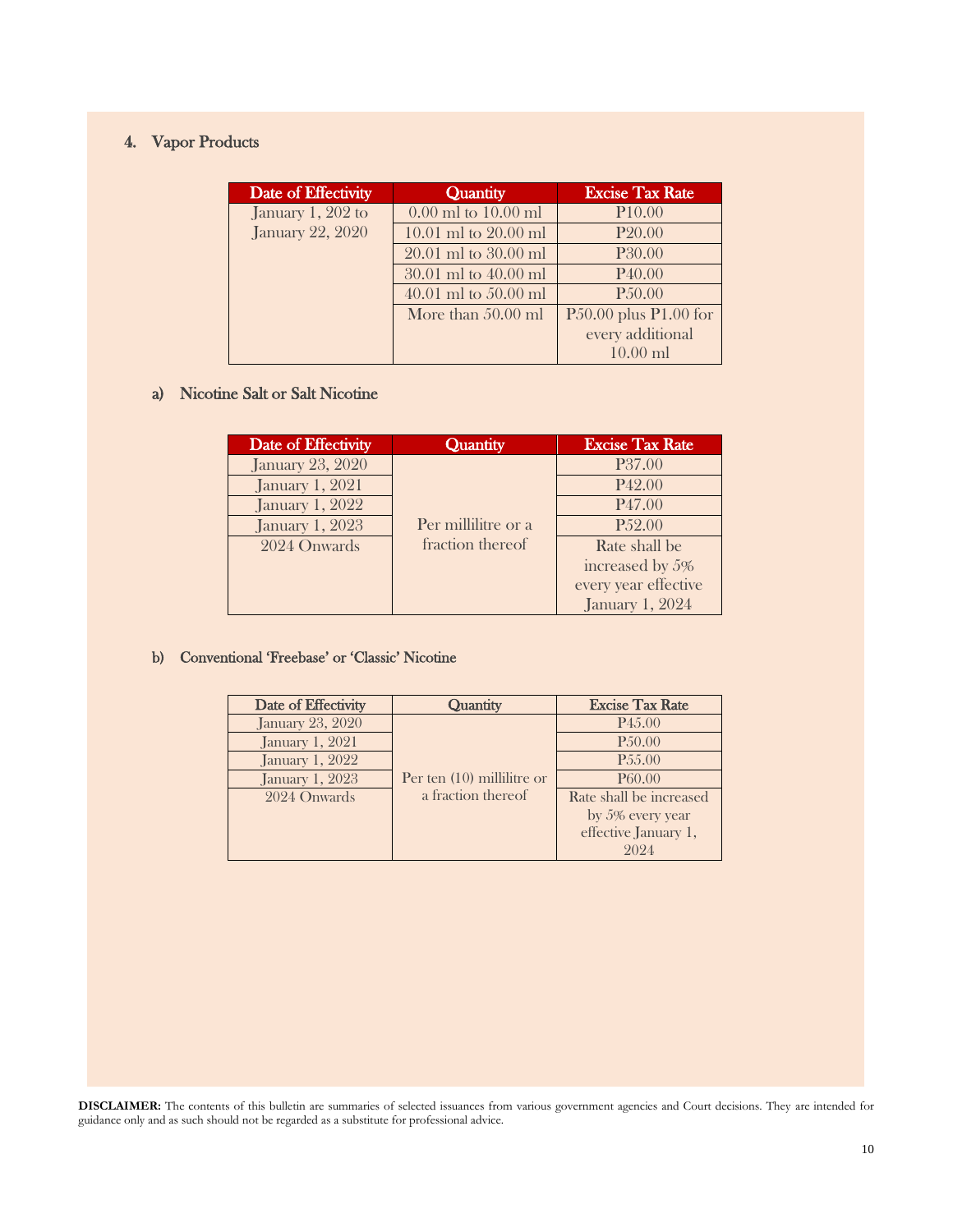#### 5. Cigars and Cigarettes

a) Cigars [Excise tax = ad valorem tax plus (+) specific tax]

| Date of effectivity    | Ad valorem tax<br>Rate is based on the<br>net retail price per<br>cigar (excluding the<br>excise and value-<br>added taxes) | Add: Specific tax      |
|------------------------|-----------------------------------------------------------------------------------------------------------------------------|------------------------|
| <b>January 1, 2020</b> | 20%                                                                                                                         | P <sub>6.57</sub>      |
| <b>January 1, 2021</b> | 20%                                                                                                                         | P <sub>6.83</sub>      |
| <b>January 1, 2022</b> | 20%                                                                                                                         | P7.10                  |
| <b>January 1, 2023</b> | 20%                                                                                                                         | P <sub>7.38</sub>      |
| 2024 Onwards           | 20%                                                                                                                         | Rate shall be          |
|                        |                                                                                                                             | increased by 5%        |
|                        |                                                                                                                             | every year effective   |
|                        |                                                                                                                             | <b>January 1, 2024</b> |

#### b) Cigarettes packed by Machine

| Date of effectivity    | Quantity                                                   | <b>Excise Tax Rate</b> |
|------------------------|------------------------------------------------------------|------------------------|
| <b>January 1, 2020</b> |                                                            | P <sub>45.00</sub>     |
| <b>January 1, 2021</b> |                                                            | P <sub>50.00</sub>     |
| <b>January 1, 2022</b> | Per pack of 20s or<br>any packaging<br>combinations of not | P <sub>55.00</sub>     |
| <b>January 1, 2023</b> |                                                            | P60.00                 |
| 2024 Onwards           | more than 20 packed                                        | Rate shall be          |
|                        | by hands                                                   | increased by 5%        |
|                        |                                                            | every year effective   |
|                        |                                                            | <b>January 1, 2024</b> |

#### Labels and Packages

No stamp taxes shall be affixed on non-compliant packages and the taxpayer shall certify under oath that the products withdrawn are compliant with the Graphic Health Warnings Law and the templates approved and issued by the DOH, as well as under existing revenue issuances.

#### Export and Transport Bond

No tobacco products, heated tobacco products, or vapor products manufactured in the Philippines and produced for export shall be removed from their place of manufacture or exported without posting of an export bond equivalent to the amount of the excise tax due thereof if sold domestically. However, tobacco products, heated tobacco products, or vapor products for export may be transferred from the place of manufacture to a bonded facility, upon posting of a transfer bond, prior to export.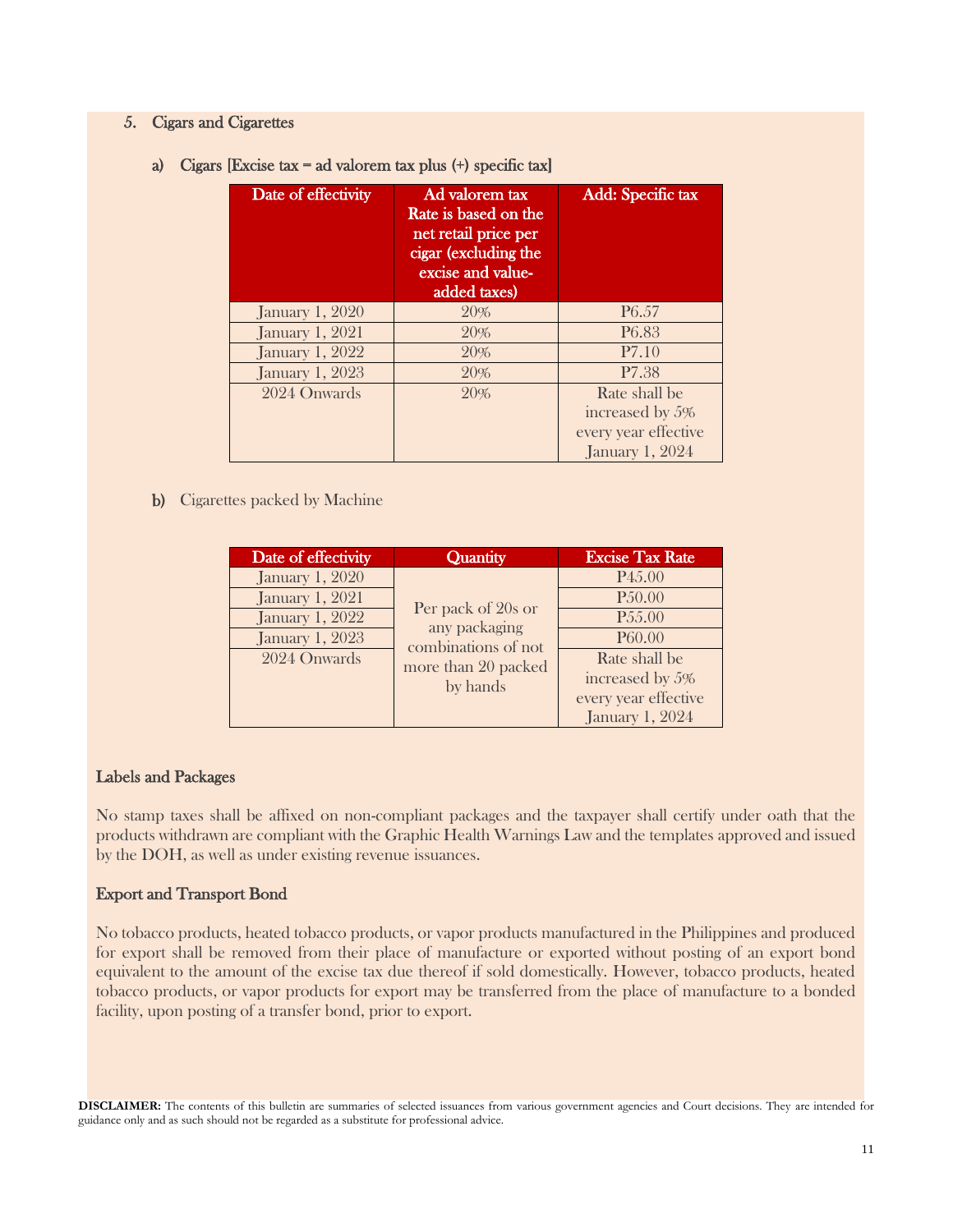#### **Transshipment**

Tobacco products, heated tobacco products, or vapor products imported into the Philippines and destined for foreign countries shall not be allowed entry without posting a bond equivalent to the amount of customs duty, excise, and value-added taxes due thereon if sold domestically.

#### Willful Understatement of Suggested Net Retail Price

The understatement of the suggested net retail price by as much as fifteen percent (15%) of the actual net retail price as determined using the survey price net of excise and value-added taxes declared per manufacturer/importer's sworn statement, shall render the manufacturer or importer of covered products per RA No. 11346 and 11467 liable for additional excise and value-added taxes 'equivalent to the difference between the recomputed (excise and value-added) taxes based on the annual net retail price and the declared excise and valueadded taxes per submitted sworn statement.

#### Statutory Offenses and Penalties

- A. Unlawful Possession of Cigarette Paper in Bobbins or Rolls, etc. Punishable by a fine of not less than One Million Five Hundred Thousand pesos (P5,000,000.00) but not more than Fifteen Million pesos (P15,000,000.00) and imprisonment for a term of not less than six (6) years and one (1) day but not more than twelve (12) years.
- B. Violation of Section 164 of the NIRC, as amended Punishable with a fine of not less than Fifteen Million pesos (P15,000,000.00) but not more than Fifty Million pesos (P50,000,000.00) and imprisonment of not less than twelve (12) years but not more than twenty (20) years.
- C. Selling of Tobacco Products at a Price Lower than the Combined Excise and VAT Punishable with a fine of not less than ten (10) times the amount of excise tax plus value-added tax due but not less than Two hundred thousand pesos (P200,000.00) nor more than Five hundred thousand pesos (P500,000.00), and imprisonment of not less than four (4) years but not more than six (6) Years.
- D. Shipment or Removal of Liquor or Tobacco Products under False Name or Brand or as an Imitation of any Existing or Otherwise Known Product Name or Brand Relative to RA No. 11346 – Punishable by a fine of not less than One Million Five Hundred Thousand pesos (P500,000.00) but not more than Fifteen Million pesos (P15,000,000.00) and imprisonment of not less than six (6) years and one (1) day but not more than twelve (12) years.
- E. Unlawful Possession or Removal of Articles Subject to Excise Tax Without Payment of the Tax Penalty depends on the appraised value to be determined in the manner prescribed in Customs Modernization and Tariff Act.

#### RMC No. 62-2021, May 17, 2021

#### This provides for Clarifications in relation to Certain Provisions of RR No. 5-2021 Relative to Corporate Income Taxation.

This RMC clarifies certain provisions of RR No. 5-2021, the RR implementing the income tax provisions under Republic Act No. 11534, otherwise known as Corporate Recovery and Tax Incentives for Enterprises Act (CREATE).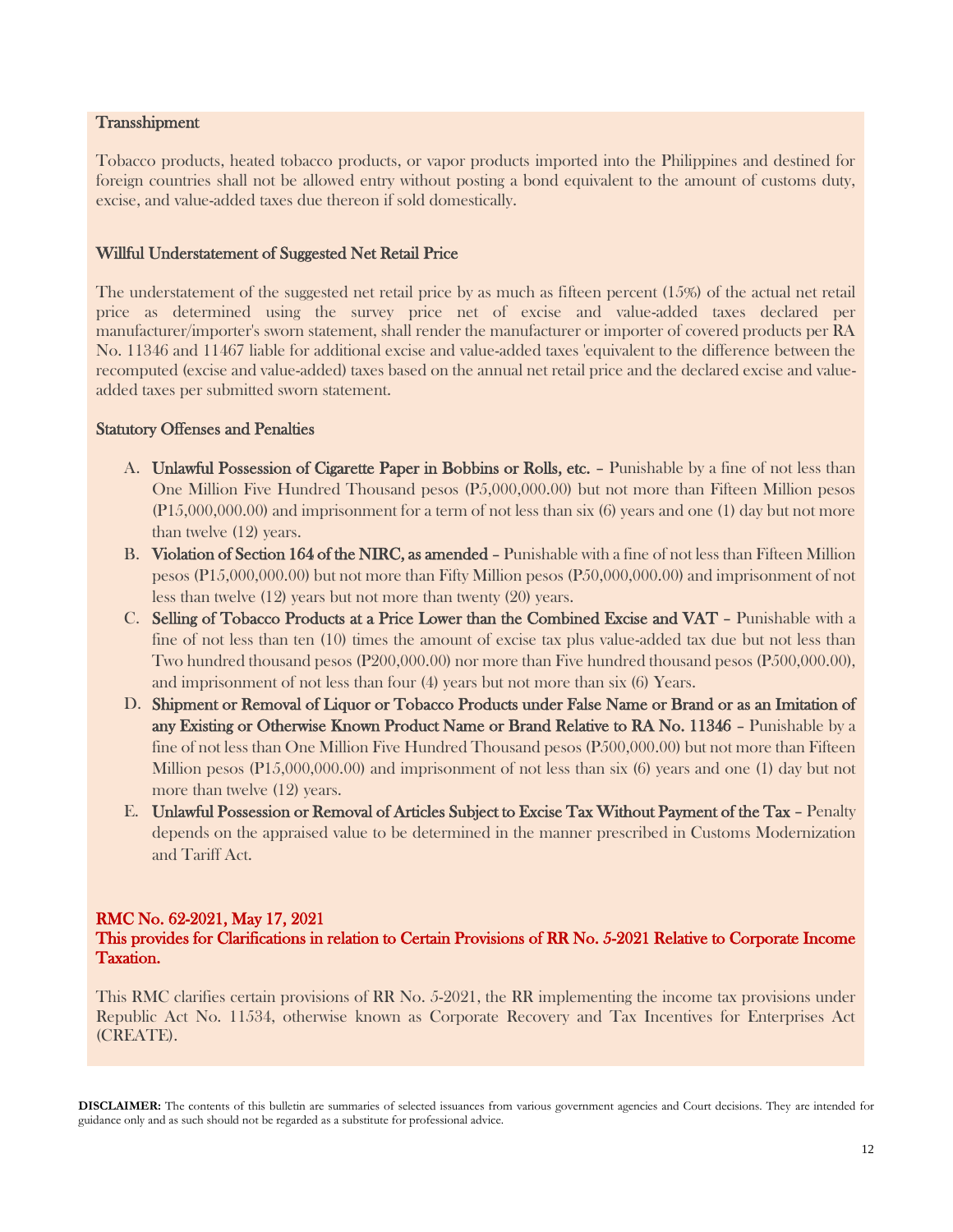Q1: One of the conditions that must be satisfied to qualify for the reduced corporate income tax rate of twenty percent (20%) is that the total assets should not be more than P100,000,000, exclusive of land. Are the total assets net of depreciation and allowance for bad debts, if any?

A1: Yes, total assets shall be net of depreciation and allowance for bad debts, if any. Further, the land where the business entity's office, plant and equipment are situated is excluded in computing for the total assets.

Q2: In relation to the preceding question, what shall be excluded? Is it the acquisition cost or the fair market value of the land?

A2: If the cost of acquisition of the land is reflected in the Financial Statements (FS), that cost shall be excluded in determining the total assets. But if the land is reflected in the FS at its fair market value (FMV), such FMV shall be excluded in the computation of the total assets, for purposes of determining if the corporation is qualified to the reduced corporate income tax rate of twenty percent (20%).

Q3: Is the cost/value of all the land used in business excluded in determining the total assets of the corporation for purposes of qualification to the reduced corporate income tax rate of Twenty percent (20%)?

A3: No, the value of the land which shall be excluded is limited to that particular land where the business entity's office, plant, and equipment are situated during the taxable year for which the twenty percent (20%) income tax is imposed. Thus, if the land is being held primarily for sale to customers or land held for investment purposes, the value of these types of land should not be excluded in the determination of the business entity's total assets.

Q4: How to determine the value of the land that shall be excluded in computing for the total assets if only a portion of the floor area of the building is devoted to the entity's office and the rest of the usable floor area is on a lease? A4: In order to determine the value of the land that shall be excluded in the computation of total assets, the percentage of the floor area devoted to the entity's office shall be multiplied by the total value of the land. For example, the building has an area of 5,000 square meters, where 1,000 square meters pertain to the entity's office, while the 4,000 square meters are rented out. If the value of the land is Php 10,000,000.00, the value to be excluded in the computation of total assets shall be Php 2,000,000.00. To further illustrate: 1,000/5,000 square meters x Php  $10,000,000.00 =$  Php  $2,000,000.00$ .

Q5: If the taxpayer's business is banana plantation or leasing of land, will the value/cost of these lands be excluded for purposes of determining the total assets?

A5: No, as discussed in Item 43, the value of the land which shall be excluded is limited to that particular land where the business entity's office, plant, and equipment are situated during the taxable year for which the twenty percent (20%) income tax is imposed. Thus, the value of the land being used as a banana plantation or being leased should NOT be excluded in the determination of the total assets for purposes of qualification to the 20% corporate income tax.

Q6: Are private educational institutions distributing dividends to shareholders taxable at the regular corporate income tax rates of either twenty-five (25%) or twenty percent (20%)?

A6: Yes, because the law is very specific that the preferential rate of Ten Percent (10%) or One Percent (1%) starting from July 1, 2020 to June 30, 2023, shall be imposed to proprietary Educational Institution, which is defined as "any private schools which are non-profit, maintained and administered by private individuals or groups, with an issued permit to operate from Department of Education (DepEd) or Commission on Higher Education (CHED) or Technical Education and Skills Development Authority (TESDA), as the case may be, under existing regulation.

Q7: Did the CREATE law prescribe a new tax treatment for proprietary educational institutions and private hospitals?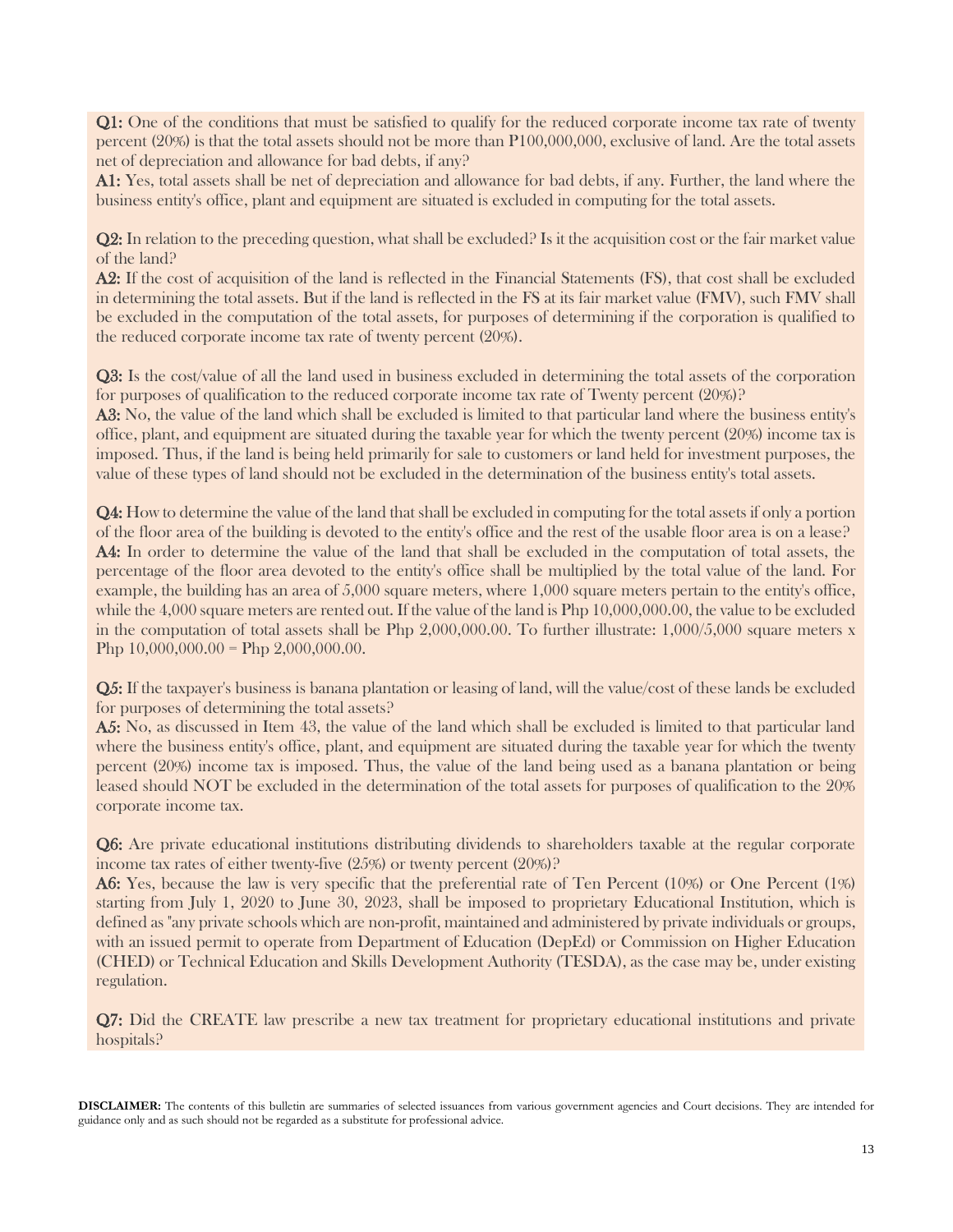A7: No, the CREATE law did not prescribe new tax treatment for proprietary educational institutions and private hospitals since it is already provided in the Tax Code of 1997, as amended. The CREATE Act merely reduced the tax rate, from 10% to 1%, effective July 1, 2020 to June 30, 2023 for such institutions which are non-profit.

Q8: Section 5 of RR No. 5-2021 states that "if the Certification shall state non-utilization of the dividends received, the corresponding tax due on the unutilized dividends shall be declared as taxable income, subject to interest, surcharges, and penalties, if any". Please clarify what should be declared as "taxable income".

A8: The taxable income shall be the unutilized dividends. The provision on RR No. 5-2021 regarding unutilized dividends should be read as "if the Certification shall state non-utilization of the dividends received, the unutilized dividends shall be declared as taxable income, and the corresponding tax due shall be subject to interest, surcharges, and penalties".

Q9: What shall be the tax treatment for dividends received by a domestic corporation from a resident foreign corporation (RFC)?

A9: The tax treatment of dividends received by a domestic corporation from RFC will depend on the sources of income of the RFC. Under Section 42(A)(2)(b) of the Tax Code, as amended, "dividend received from a foreign corporation shall be treated as income derived from sources within the Philippines; unless less than fifty percent (50%) of the gross income of the foreign corporation for a three-year period ending with the close of its taxable year preceding the declaration of such dividends (or for such part of the period as the corporation has been in existence) was derived from sources within the Philippines xxx xxx".

Q10: Illustration under Section 9.8 on the Transitory Provisions of RR No. 5-2021 states that the transactions of MVAA Corporation pertain to its fourth year of business operation, hence, MCIT was computed. What was the reckoning date of determining that it is the corporation's fourth year of operation?

A10: The phrase "4th year of business operations" in the illustration should be construed to mean fourth taxable year immediately following the year in which such corporation commenced its business operation" as indicated under Section 3 of RR No. 5-2021 on MCIT. Thus, if the corporation commenced its business operations in 2017, MCIT may be imposed beginning the year 2021, if it exceeds the regular income tax. The taxable year in which business operations commenced shall be the year in which the corporation is registered with the BIR, as provided under RR No. 9-98.

Q11: Is the additional allowable deduction equivalent to one-half of the actual training expenses applicable only to entities engaged in manufacturing and that such actual training expenses exclude those which pertain to employees under supervisory, managerial, administrative, and support functions?

A11: The law provides no distinction as to which type of industry can claim the additional allowable deduction of one-half (112) of the value of labor training expenses. There are, however, requirements that must be complied with before this deduction can be claimed. These are:

a) The labor training expenses shall not be more than ten percent (10%) of the Direct;

b) The labor training expenses are incurred for skills development of enterprise-based trainees;

c) The enterprise-based trainees are enrolled in public senior high school, public higher education institutions, or public technical and vocational institutions for the taxable year in which the labor training expenses are claimed; and

d) The Company claiming the additional deduction is granted an authority to offer a training program for skills development as certified by the Department of Education (DepED), Technical Education and Skills Development Authority (TESDA), or Commission on Higher Education (CHED), as applicable.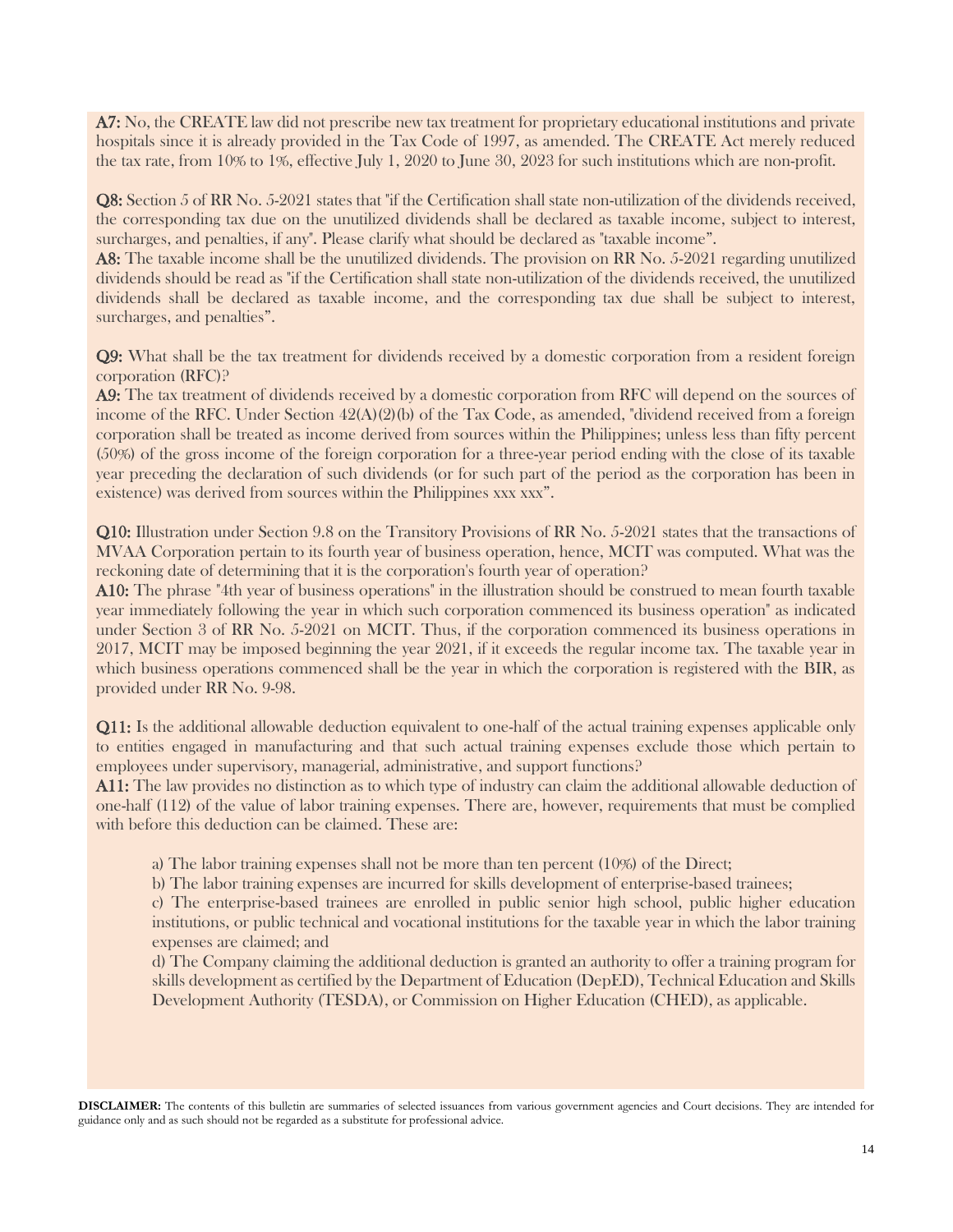#### RMC 64-2021, May 21, 2021 - This expands the Electronic Tax Software Provider Certification System.

This RMC provides for the expansion of the Electronic Tax Software Provider Certification System, to promote taxpayer compliance and keep pace with the shift of tax administration globally to digital tax services. As such, the BIR introduced the Electronic Tax Software provider certification system ("eTSPCert System") through RMO No. 8-2019 allowing Tax Software Providers ("TSPs,') to register and to have their tax return filing and/or payment solutions tested and certified. The implementation of the eTSPCert System aims to provide faster, more reliable, and convenient services to the taxpaying public through continuous introduction of enhancements to business processes by utilizing innovations in information technology (IT) to automate key tax services and functions.

The BIR recognizes the role of TSPs in driving technological innovation as we transition to a digital economy The BIR promotes the TSP-led development of innovative taxpayer solutions that leverages the latest technological innovations to complement BIR's own investment in modernizing its information systems. In line with this, the BIR is expanding the scope of TSPs to include other electronic or online services such as online taxpayer registration, online tax clearance processing, online application and processing of certificate authorizing registration for real property transactions, and electronic invoicing/receipting, among others. This policy is in line with the digital transformation drive of the BIR which aims to make taxpayer services convenient, reliable, and transparent and improve ease of doing business. The BIR shall issue separate policies, guidelines, and procedures for each electronic service which shall contain TSP accreditation requirements and testing and certification processes.

#### RMC 65-2021, May 24, 2021 - This provides for the Guidelines in the Filing of Quarterly Percentage Tax Return (BIR Form No. 2551Q).

This RMC provides for the Guidelines in the Filing of Quarterly Percentage Tax Return (BIR Form No. 2551Q) starting on the Quarter Ending July 31, 2020 to June 30, 2023, pursuant to the passing of CREATE.

In view of the foregoing, taxpayers who are going to amend their filed quarterly returns to reflect the excess percentage tax payment made and to be carried forward to the succeeding taxable quarter/s shall follow these:

#### 1. Manual and eBIRForms Filers/Users

| <b>BIR</b> Form | Line Item and Description | <b>Remarks</b>                                                                    |
|-----------------|---------------------------|-----------------------------------------------------------------------------------|
|                 |                           | 2551Q January Line 17 - Other Tax Specify in the space 2018 (ENCS) Credit/Payment |
|                 |                           |                                                                                   |
|                 |                           | <b>Excess Percentage Tax (PT)</b>                                                 |
|                 |                           | Paid from Previous                                                                |
|                 |                           | Quarters"                                                                         |

#### 2. eFPS Filers/Users

| <b>BIR Form</b>    | Line Item and Description                           | Remarks                                |
|--------------------|-----------------------------------------------------|----------------------------------------|
| 2551 February      | 20A Creditable Percentage   Where the amount of the |                                        |
| <b>2002 (ENCS)</b> |                                                     | Tax Withheld per BIR Carry Over Excess |
|                    | Form No. 2307                                       | Percentage Tax Paid from               |
|                    |                                                     | Previous Quarter/s will be             |
|                    |                                                     | reflected                              |

To validate the return in eFPS and eBIRForms, the filer shall mark the option "To be issued a Tax Credit Certificate" which is presumed that the taxpayer will carry over the overpaid tax to the succeeding taxable quarter/s once the said option was chosen. For manual filer, neither of the options "To be Refunded" or "To be Issued a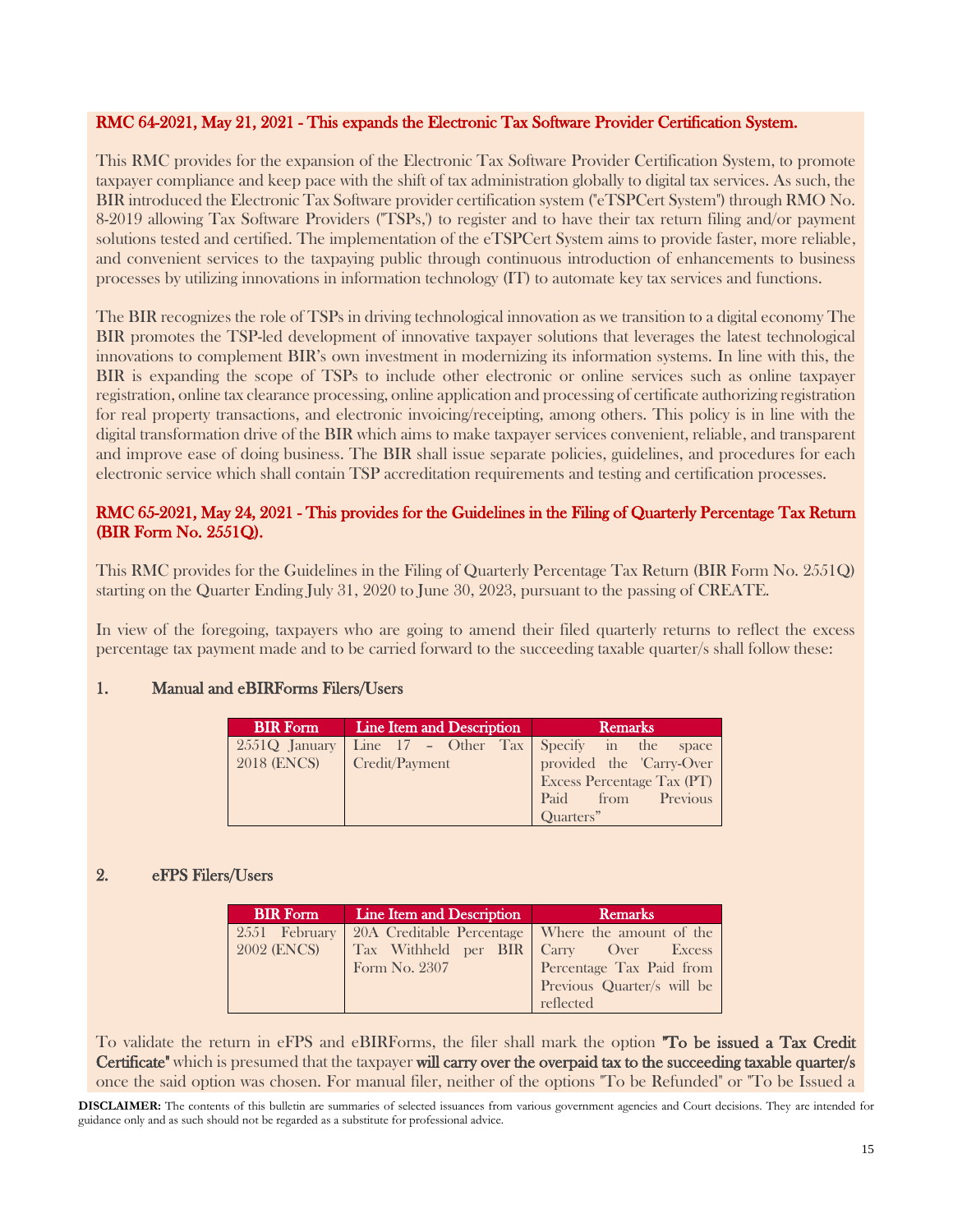Tax Credit Certificate" shall be marked in the said tax return but rather write the phrase "To be Carried Over" on the return. The same procedure shall be undertaken, whether the return was filed manually or electronically, by the taxpayer subject to percentage tax until the overpaid amount has been fully utilized.

#### RMC No. 66-2021, May 24, 2021 - This is to inform the availability of BIR Form No. 1702Q January 2018 (ENCS) in the eFPS and 1702Qv2008C in the eBIRForms.

This RMC is issued to disseminate the availability of the following versions of BIR Form No. 1702Q, to wit:

### 1. BIR Form No. 1702Q January 2018 (ENCS)

This form is already available in eFPS and the reduced rates pursuant to CREATE Act are already included/updated. The taxpayer shall select the Alphanumeric Tax Code (ATC) with the corresponding tax rate to be used. Non-individual eFPS users shall file and pay their quarterly income tax return [BlR Form No. 1702Q January 2018 (ENCS) using eFPS Facility.

### 2. BIR Form No. 1702Qv2008C

The January 2018 version of the form is not yet available in the Offline eBIRForms Package. Instead, the 2008 version has been modified as follows:

| Item/Field No. | <b>Description</b>     | <b>Remarks</b>         |
|----------------|------------------------|------------------------|
| 2.5B           | Tax Rate (except MCIT) | Fields/Items are       |
|                | Rate)                  | editable and enterable |
| Schedule 1     | Tax Rate (in row 2)    |                        |

The above-mentioned version of the form is already available in the Offline eBIRForms Package v7.9.1 and the new package is downloadable from the following:

- [www.bir.gov.ph](file:///C:/Users/MAP/Downloads/www.bir.gov.ph) and
- [www.knowyourtaxes.ph](file:///C:/Users/MAP/Downloads/www.knowyourtaxes.ph)

Non-individual eBlRForms users shall file their quarterly income tax return by using the BIR Form No. 1702Qv2008C in the Offline eBlRForms Package v7 .9.1. Payment of the tax due thereon, if any, shall be made thru:

#### a) Manual Payment

• AAB within the jurisdiction of the LTS/RDO where the taxpayer is registered; or

• If no AAB, with the concerned Revenue Collection Officer under the jurisdiction of the RDO where the taxpayer is registered.

#### b) Online Payment

- Mobile payment (Gcash/Paymaya); or
- LBP Link.BizPortal for taxpayers who have ATM account with LBP and/or holders of Bancnet ATM/Debit Card; or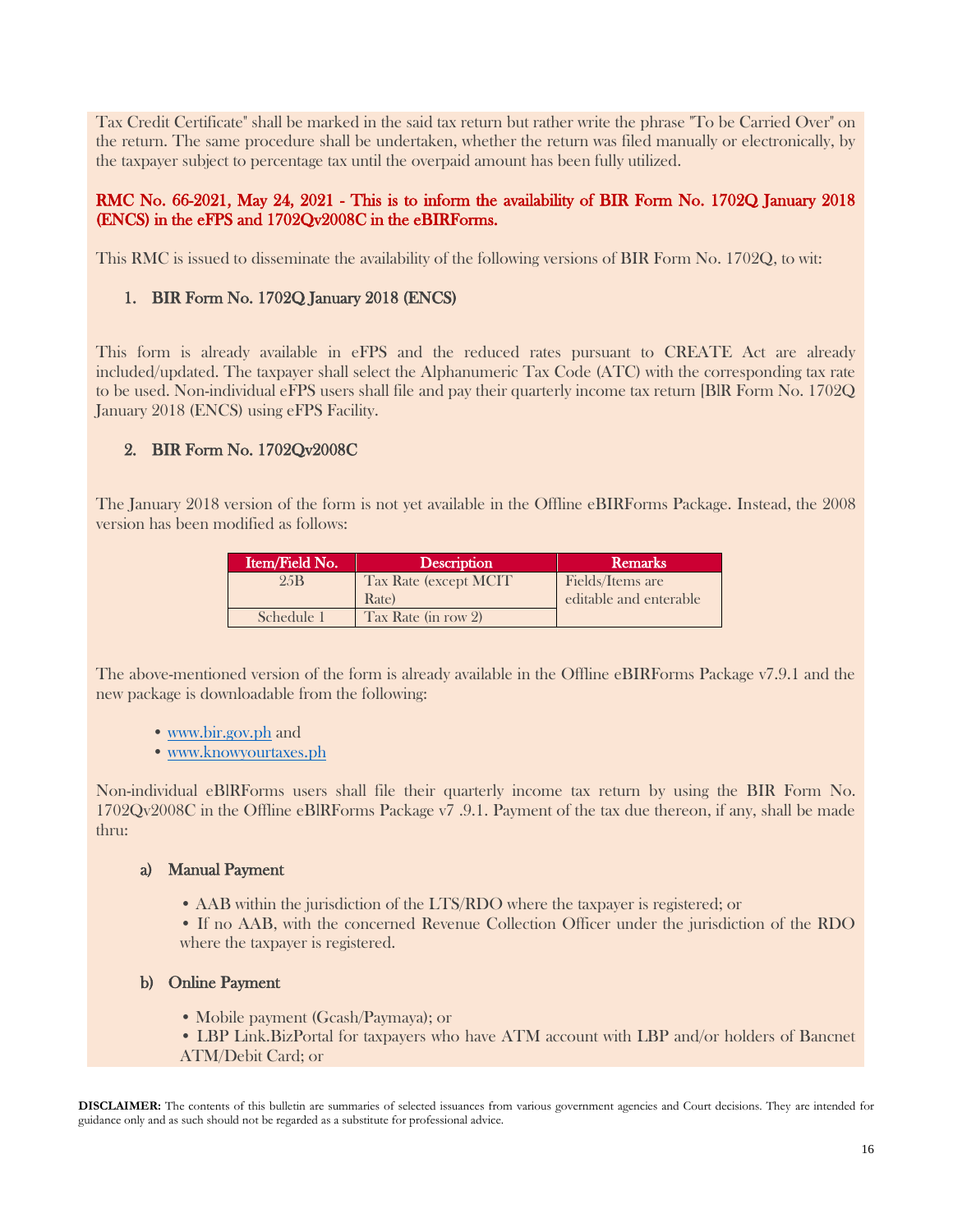• DBP Tax Online for taxpayers-holders of Visa/Master Credit Card and/or Bancnet ATM Debit Card; or

- Union Bank Online Web and Mobile Payment Facility
- PESONet through LBP Link.BizPortal

#### RMC 67-2021, May 21, 2021 - This clarifies Issues Relative to the Temporary Reduction of Percentage Tax Rate Imposed under Section 116 of the NIRC, as amended by CREATE.

This RMC provides for clarification relative to the amendments made to Percentage Tax pursuant to 13 of R.A. No. 1 1F34, otherwise known as the CREATE, as implemented by Revenue Regulations (RR) No. 4-2021.

Q1: The amendments to the Tax Code under the CREATE were intended for corporations. Was the decrease of the Percentage Tax rate from three percent (3%) to one percent (1%) effective July 1, 2020 until lune 30, 2023 pursuant to Section 13 of R.A, No. 11534 intended for corporate taxpayers only?

A1: No. Sec. 116 of the Tax Code, applies to both corporate taxpayers and self-employed individuals and professionals whose gross sales or gross receipts are not exceeding the three million pesos (P3,000,000.00) threshold, except for cooperatives and self-employed individuals and professionals availing the 8Yo income tax rate.

Q2: Does the 1% percentage tax rate refer to those covered by Sec. 109(1)(CC) only or as a whole, meaning, those under Sec, 116 of the Tax Code?

A2: Yes. The coverage is as a whole under Section 116 of the Tax Code, which provides that any person whose sales or receipts are exempt under Section 109(1)(CC) of the Tax Code from the payment of VAT and who is not a VAT-registered person shall be subject to percentage tax provided, that the taxpayer did not opt to be VATregistered even if the P3,000,000.00 threshold was not breached.

Q3: Are non-VAT-Registered taxpayers required to amend their Percentage Tax returns BIR Form No. 2551Q for the third (3rd) and fourth (4th) quarters of 2020 up to the effectivity of RR No. 4-2021 by using the 1% rate? A3: Yes. Taxpayers who filed their 3rd and 4th quarter Percentage Tax returns for 2020 and those who may have filed their 1't quarter percentage tax returns for 2021 using the 3% rate are required to amend their duly filed Percentage Tax returns using the 1% rate to reflect the overpaid taxes.

Q4: If the taxpayer will carry over the overpaid percentage taxes for the succeeding period/s, will amending the return be subjected to penalty for every amended return?

A4: No. Amendment of the Percentage Tax returns is not subject to penalty for affected taxpayers which/who will carry over the overpaid percentage taxes.

Q5: Pursuant to the "Transitory Provisions" of RR No. 4-2027, excess Percentage Tax payments as a result of the decrease of the tax rate from 3% to 1% starting July 1, 2020 until the effectivity of the said Regulations may be carried forward to the succeeding taxable quarter/s by reflecting the excess percentage tax payment under Line 17 of the Quarterly Percentage Tax Return (BIR Form No. 2551Q), does this mean that the taxpayer is already precluded from claiming a tax refund for the overpayment?

A5: Yes. The carry-over is intended for Percentage Taxpayers who are regularly filing the returns and are expected to have overpaid taxes as a result of the retroactive application of CREATE starting July 1, 2020. The transitory provisions in RR No. 4-2021 allow flexibility to affected taxpayers by allowing them to carry over the overpaid taxes in order for taxpayers to utilize the overpaid amount against future percentage tax liabilities.

Q6: Under what instances are percentage taxpayers allowed for a refund?

**DISCLAIMER:** The contents of this bulletin are summaries of selected issuances from various government agencies and Court decisions. They are intended for guidance only and as such should not be regarded as a substitute for professional advice.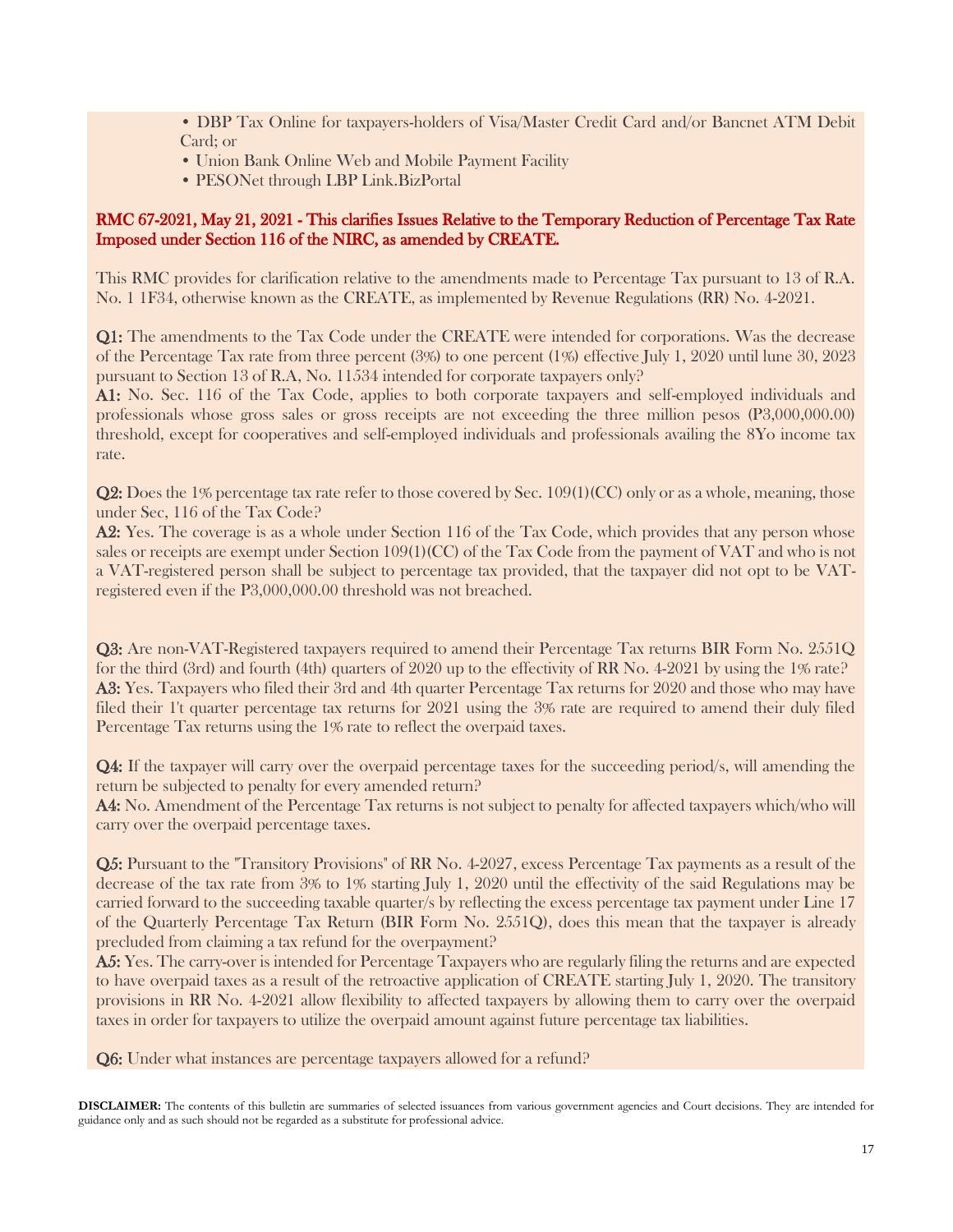A6: Percentage taxpayers who have overpaid taxes as a result of the decrease of the tax rate from 3% to 1% starting July l,2O2O until the effectivity of RR No. 4-2021 are allowed for a tax refund in the event that:

- The taxpayer shifted from non-VAT to VAT-registered status; or
- The taxpayer has opted to avail of the eight percent (8%) income tax rate at the beginning of TY 2021.

Q7: For lack of an option to carry over the overpaid amount in BIR Form No. 25 51Q what should the percentage taxpayer do to indicate the said option?

A7: Please note that in the current Percentage Tax Return (BIR Form No. 2551Q), the only option reflected in the said form is for refund or issuance of a tax credit certificate (TCC). The percentage taxpayer who shall carry over the overpaid amount should observe the following guidelines:

- The taxpayer shifted from non-VAT to VAT-registered status; or
- The taxpayer has opted to avail of the eight percent (8%) income tax rate at the beginning of TY 2021.

Q8: For lack of an option to carry over the overpaid amount in BIR Form No. 25 51Q what should the percentage taxpayer do to indicate the said option?

A8: Please note that in the current Percentage Tax Return (BIR Form No. 2551Q), the only option reflected in the said form is for refund or issuance of a tax credit certificate (TCC). The percentage taxpayer who shall carry over the overpaid amount should observe the following guidelines:

- a. For taxpayers filing BIR Form No. 2551Q manually, neither of the options "To be Refunded" or "To be Issued a Tax Credit Certificate" shall be marked in the said tax return but rather write the phrase "To be Carried Over" on the return; or
- b. For eFPS and eBIRForms filers, the option "To be Issued Tax Credit Certificate" shall be marked as a workaround procedure to proceed with the electronic filing. For purposes of the transitory provisions in Section 3 of RR No. 4-2021, it is presumed that the taxpayer will carry over the overpaid tax to the succeeding taxable quarter once the said option was chosen. However, if the taxpayer is intent on having the overpaid tax. to be refunded or issued with TCC for any of the reasons stated in Q&A No. 6, the BIR shall be informed thru BIR Form No. I9l4 or the "Application for Tax Credits/Refunds" by indicating therein that it shall be in the form of refund or TCC.

The same procedure shall be undertaken, whether the return was filed manually or electronically, by the percentage taxpayer until the overpaid amount has been fully utilized.

Q9: In case the taxpayer has marked or has inadvertently marked either of the options for tax refund or TCC but opts to carry over the overpayment instead, will this be allowed?

A9: Yes. If the percentage taxpayer will carry over the overpayment but has inadvertently marked either tax refund or issuance of TCC on the return, the BIR will presume that the overpaid amount will be carried over.

Q10: In case a percentage taxpayer carried over the alleged overpayment without amending the affected Percentage Tax returns to any quarter/s staging 2021, will the carried over percentage tax be disallowed? A10: Yes. The amended Percentage Tax returns showing the overpayment shall be the basis for the carryover.

Q11: How will the overpayment of percentage taxes be recovered by individuals under a job order or a service contract agreement with the departments and agencies of the government, its instrumentalities, local government units (LGUs), state universities, and colleges (SUCs), including government-owned and/or -controlled corporations (GOCCs) and government Financial Institutions (GFIs)?

Q11: The withholding agent/government agency shall be responsible for refunding the overpaid taxes of Individuals under the Job Order or Service Contract Agreement, who availed of substituted filing on Percentage Tax pursuant to RMC No. 51-2018. Individual contractors claiming for the refund shall issue an authorization

**DISCLAIMER:** The contents of this bulletin are summaries of selected issuances from various government agencies and Court decisions. They are intended for guidance only and as such should not be regarded as a substitute for professional advice.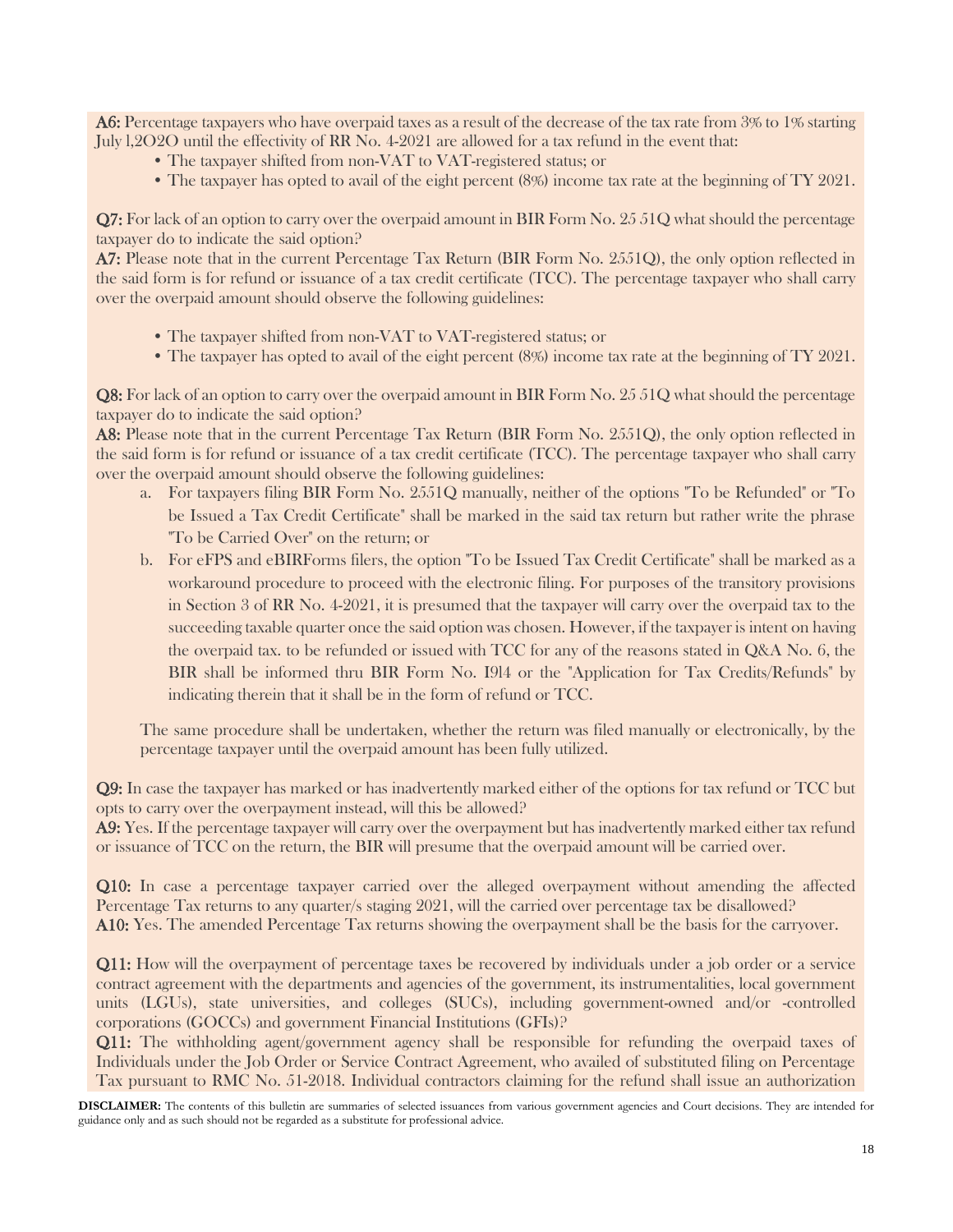and shall surrender the certificates of withholding of percentage taxes (BIR 2306) with the withholding agent/government agency. The withholding agent/government agency shall carry over the over-remitted taxes to the next succeeding quarter/s in accordance with Section 3 of RR No. 4-2021, attaching thereto the authorization and the certificate (BIR 2306) from the payee.

Q12: Are the government, its instrumentalities, LGUs, SUCs, including GOCCs, and GFIs also required to amend the tax returns filed including the Alphalists if they will refund the overpaid taxes?

A12: yes. The government, its instrumentalities, LGUs, SUCs, including GOCCs, and GFIs shall amend previously filed returns including the respective Alphalists if any, but the reduction or resulting overpayment shall only be to the extent of the amount to be refunded.

Q13: Are the existing revenue issuances pertaining to percentage taxes prior to CREATE automatically repealed? A13: Yes. Under the CREATE, only the rate was reduced for percentage tax imposed in Sec. 116 of the Tax Code from 3% to 1% effective July 1,2020 until June 30, 2023. Consistent with the repealing clause of Section 4 of RR No. 4-2021, previous issuances where the 3o/o percentage tax was mentioned were deemed modified and reduced to 1%.

Q14: For government money payments, please clarify the taxes that need to be withheld on purchases of goods or services from suppliers.

A14: It is to be emphasized that there are two (2) types of withholding taxes involving government money payments pursuant to the provisions of RR No. 2-98, as amended, summarized as follows:

a) Income Tax – in the form of creditable withholding taxes with the rates depending on the nature of the transaction as required under existing issuances; and

b) Sales Tax – in the form of 5% creditable withholding VAT if the supplier is VAT-registered or lo/o percentage tax if the supplier is subject to percentage tax under Section 116 of the Tax Code, or any other applicable rate depending on the transaction as prescribed under existing issuances.

Q15: Will the overpaid percentage tax be allowed as carryover or may be applied for refund/TCC if the percentage taxpayer has already claimed the same as a deduction part of the taxes and licenses in the Annual Income Tax Return for the taxable year 2020?

A15: No. If the whole amount of 3% percentage tax has been claimed as a deductible expense for purposes of computing the income tax due, the taxpayer can no longer be allowed as carryover or apply for tax refund/TCC the alleged overpaid percentage tax.

Q16: In order to qualify for the carry-over or refund of the overpaid percentage taxes, will the Annual Income Tax Return (ITR) for TY 2020 for taxpayers under the calendar year period or quarterly ITR for Fiscal year, together with the Audited Financial Statements (AFS), if any, also be amended if a return has been filed reflecting the 3% percentage taxes paid?

A16: Only the ITR/s filed are needed to be amended without necessarily amending the corresponding AFS. However, if the AFS will not be amended, the overpaid percentage tax shall be reflected as a reconciling item in the amended ITR/s.

#### RMC No. 68-2021, May 28, 2021 This provides Guidelines in the Filing of BIR Form No. 1702Q January 2018 (ENCS) in the eFPS by Taxpayers with Fiscal Year Accounting Period.

Due to complaints received from eFPS with fiscal year accounting period citing they cannot proceed in the filing of 1702Q, they are advised to do the following: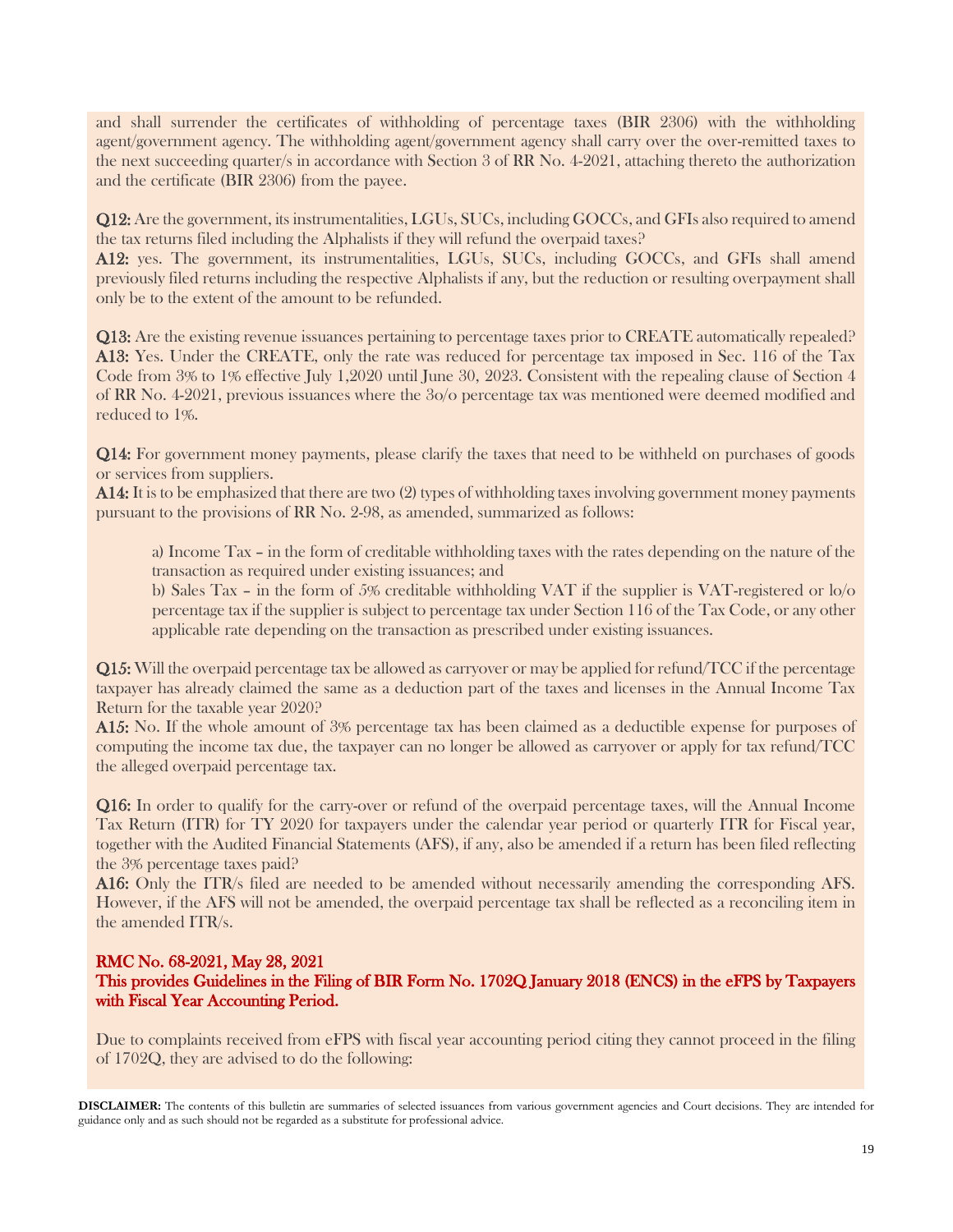#### 1. File the BIR Form No. 1702Q using Offline eBIRForms Package v7.9.1

The January 2018 version of the form is not yet available in the Offline eBIRForms Package. Instead BIR Form No. 1702Qv2008C shall be used.

#### 2. Pay the taxes due thereon, if any, thru eFPS

After submitting the return through eBIRForms, eFPS filers shall proceed to payment using eFPS Facility. They shall fill out and e-File BIR Form No. 0605 then proceed to e-Payment to pay their income tax due using the codes Income Tax (IT) and ATC – MC 200 Miscellaneous Tax.

# SEC Issuances

#### SEC-OGC Opinion No. 21-04 dated March 30, 2021 - This is a legal opinion regarding quorum in by-laws.

A non-stock, non-profit, condominium corporation intends to amend its By-law provisions on quorum in a members' meeting. The issue is whether the By-laws of a company can provide therein and require a quorum for members' meeting the presence of members in good standing representing at least thirty percent (30%) of the relevant number of units entitled to be represented and vote.

The Commission answered in the affirmative citing Section 51 of the Revised Corporation Code (RCC), has opined that any corporation, whether stock or non-stock, is authorized to provide in its by-laws a specific number of stockholders or members necessary to constitute a quorum for the transaction of corporate business, except in those instances where the Corporation Code or applicable special law explicitly prescribes the proportion of stockholders or members necessary to resolve or carry out a particular corporate proposal.

#### SEC-OGC Opinion No. 21-05 dated May 7, 2021 -

#### This is a legal opinion regarding the increase of authorized capital stock and registration of shares of stock to be issued, therefore.

The corporation has approved the increase of its authorized capital stock and its existing shareholders may exercise their pre-emptive rights. The issue is whether the additional shares of stock that may be issued as a consequence of the increase in the authorized capital stock of the corporation which is subject to the stockholder's pre-emptive rights need to be registered considering that the same will be offered only to the existing stockholders and not to the public.

As a general rule, securities shall not be sold or offered for sale or distribution within the Philippines without a registration statement duly filed with and approved by the SEC. However, the SRC provides for certain exemptions accorded to selected classes of securities where the registration requirement is not made applicable. In addition, the IRR of the SRC provides for other exempt securities. Considering that the shares of stock to be issued by the corporation to stockholders exercising their pre-emptive right are not among the securities enumerated under Section 9 of the SRC and Rule 9.1 of the SRC-IRR, they are not exempt securities. Sections 10 (e) and (i) of the SRC which covers the sale of unissued shares and sales from the increase in the authorized capital stock, respectively, of a corporation provides for exempt transactions where the requirement for registration also does not apply. The exemptions provided under Section 10.1 (e) and (i) cannot be availed if a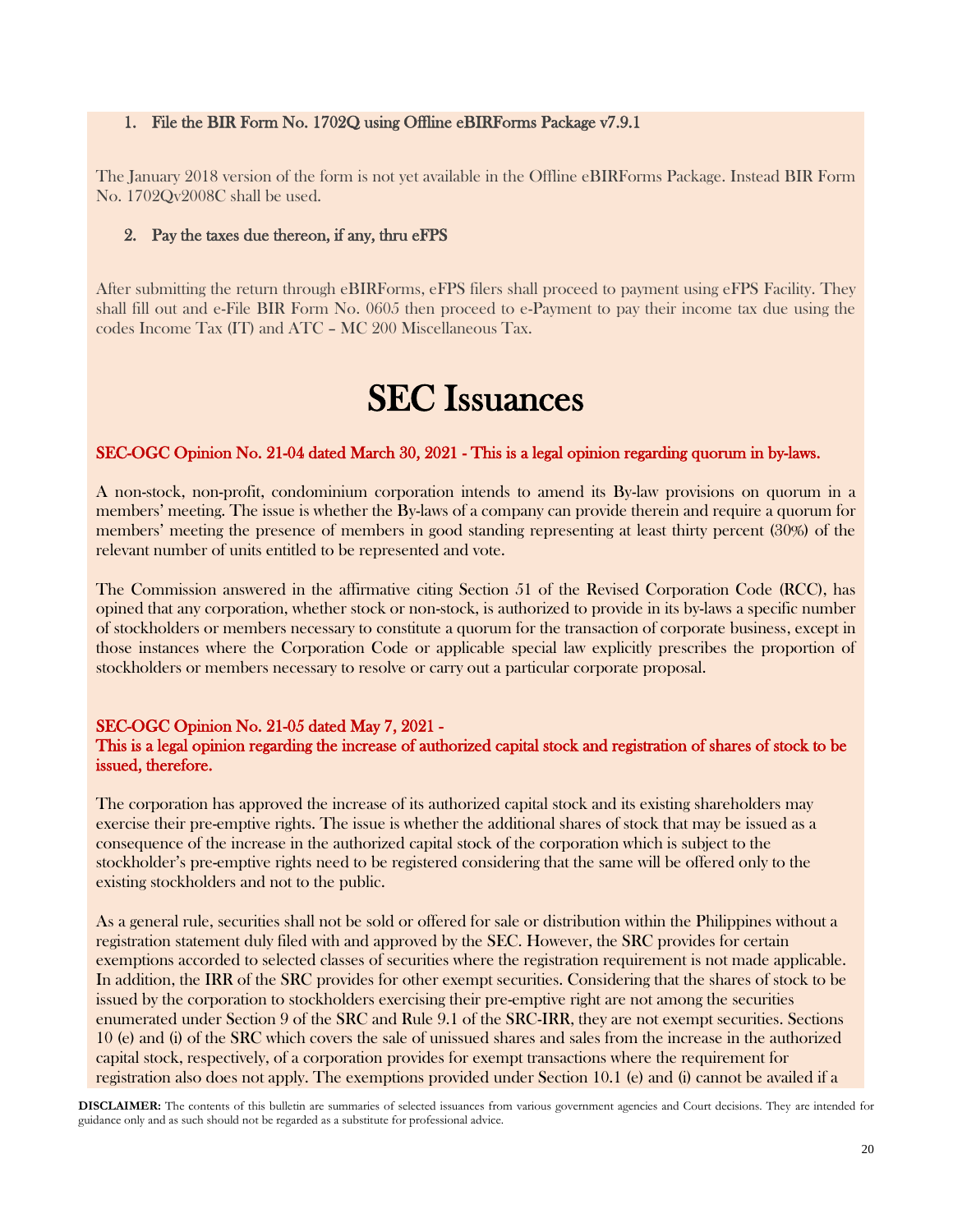commission or fee is paid, directly or indirectly, in connection with the sale of such capital stock, or the corporation incurs an expense in the sale or disposition of such securities. In such a case, the sale will have to be registered with the Commission.

Applying the afore-quoted provisions, and in the absence of any showing that the corporation has incurred or will incur expenses in connection with its sale of the capital stocks pursuant to an increase in its authorized capital stock exclusively to its shareholders, such sale is an exempt transaction that does not require to be registered with the Commission.

# BSP Issuances

#### BSP Circular No. 1117, May 27, 2021 -

This amends Manual of Regulations for Banks (MORB) and Manual of Regulations for Non-Bank Financial Institutions (MORNBFI) to implement Republic Act (RA) No. 11523, otherwise known as the "Financial Institutions Strategic Transfer (FIST) Act"

The Monetary Board approved the amendments to the MORB and MORNBFI to implement RA No. 11523 and its Implementing Rules and Regulations (IRR) for BSP-Supervised Financial Institutions (BSFIs), as follows:

- ➢ Section 1. Sale/Transfer and investment transactions of BSFIs pursuant to the FIST Act and its IRR. The following provisions shall be added under Section 386 of the MORB and Sections 363-Q/307-N of the MORNBFI:
	- ✓ Policy Statement
	- $\checkmark$  Definition of Terms
	- $\checkmark$  Issuance of Certificate of Eligibilities
	- ✓ Notice, Manner, and Nature of Sale/Transfer of NPAs
	- $\checkmark$  Investment Transactions of a BSFI
	- ✓ Prudential Relief Measures on the Sale/Transfer of NPAs
	- ✓ Limitations on Amount Available for Dividends
	- ✓ Prudential Report
	- $\checkmark$  Penalties and Administrative Sanctions
- $\triangleright$  Section 2. Applicability to other non-bank financial institutions (NBFls). Section 1 of this Circular shall be adopted under Sections 311-S/130-322-P of the MORNBFI with the following changes:
	- ✓ The provisions on "Investment Transactions of a BSFI" shall not apply to credit card issuers, non-stock savings, and loan associations, and pawnshops.
	- ✓ The definition of NPL under "Definition of Terms" shall be adopted with some changes under Section 322-P of the MORNBFI.
	- $\checkmark$  Additional provisions shall be included under Item "a. Prior Notice" of Section 322-P of the MORNBFI.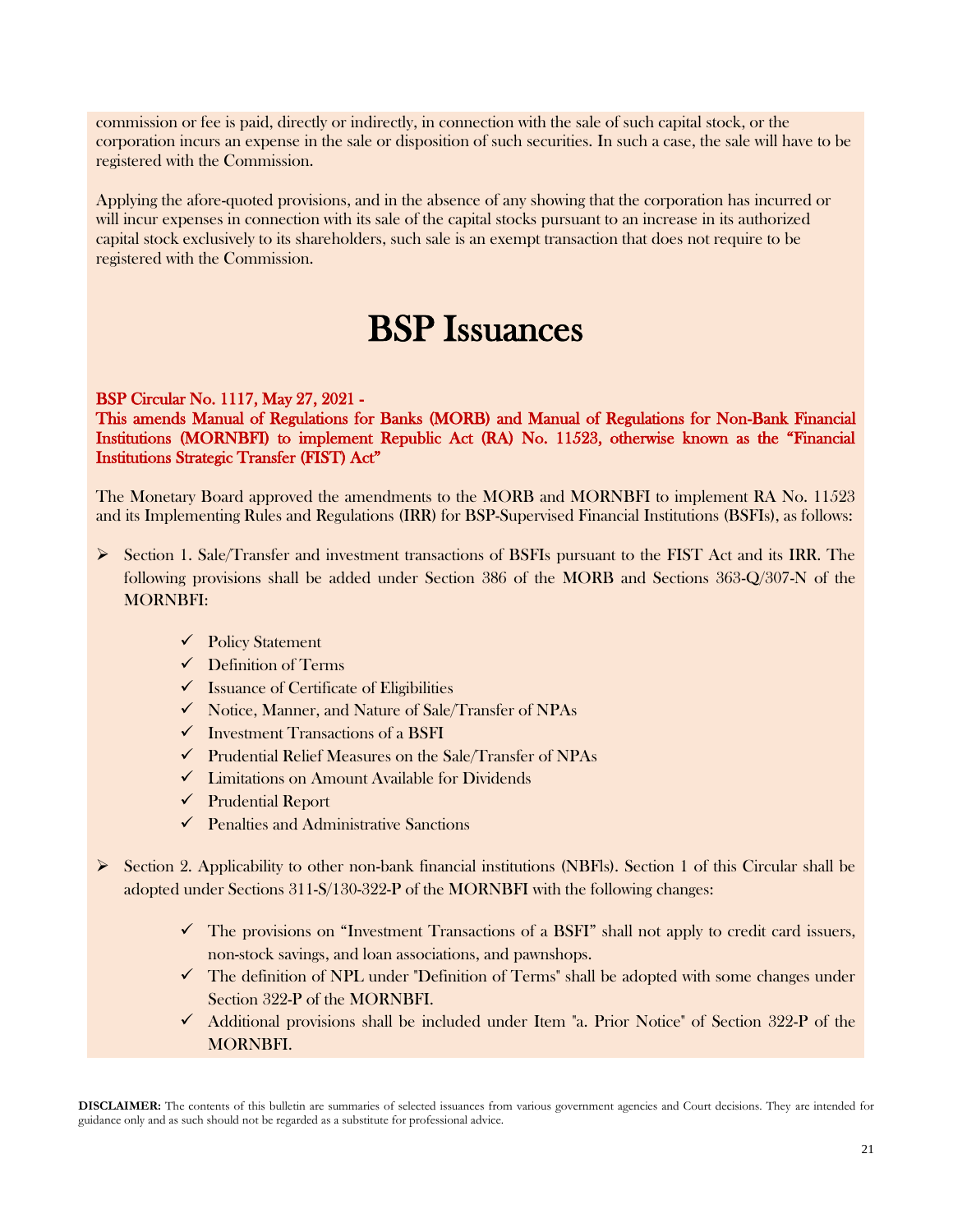- $\checkmark$  The provisions under Item "b. Sole/Transfer of Assets" of "Notice, Manner, and Nature of Sale/Transfer of NPAs" shall be adopted under Sections 311-S/322-P/130-CC of the MORNBFI with modifications.
- ✓ Additional provisions shall be included under Item "b. Sale/Transfer of Assets" of "Notice, Manner, and Nature of Sale/Transfer of NPAs" of Section 322-P of the MORNBFI.
- $\checkmark$  The provisions on the prudential report shall be adopted under Sections 311-sR22-P of the MORNBFI with modifications.
- $\checkmark$  The provisions on the prudential report shall be adopted under Section 130-CC of the MORNBFI with modifications.
- $\checkmark$  The provisions on penalties and administrative sanctions shall be adopted under sections 311-S/130-CC/322-P of the MORNBFI with modifications.
- ➢ Section 3. Template of the Monthly Report on the Sale/Transfer and Investment Transactions of BSFIs under the FIST Act. Appendix 7 of the MORB, as well as Appendix Q-3/P-7/N-1/S-2 of the MORNBFI are amended to include the Monthly Report on the Sale/Transfer and Investment Transactions of BSFIs under the FIST Act.

### BSP CL-2021-037, May 10, 2021 - This provides advisory on Electronic Sabong (eSabong)

eSabong is defined as the online/remote or off-site wagering/betting on live cockfighting matches, events, and/or activities streamed or broadcasted live from cockpit arena/s licensed or authorized by the LGUs having jurisdiction thereof. It is regulated by PAGCOR pursuant to its Charter.

Key features of the framework are:

- a. Operating licensing process and requirements;
- b. Platform requirements and standards;
- c. Know Your Customer, Verification, and Monitoring of players;
- d. Account Funding and Withdrawal through AMLC-compliant channels;
- e. Prohibition for offshore bets and streaming;
- f. Registration process for agents, coordinators, promoters;
- g. Reporting obligations; and
- h. Compliance with all Anti-Money Laundering and Countering the Financing of Terrorism (AML/CFT) Laws, Rules and Regulations issuances of the Anti-Money Laundering Council, PAGCOR, and other relevant government agencies.

#### BSP CL-2021-041, May 20, 2021 -

This provides Anti-Money Laundering Council (AMLC) Resolutions No. TF-39 and TF-40 to issue Sanctions Freeze Order (SFO) to take effect immediately against certain identified individuals affiliated with local terrorist groups.

The AMLC Resolutions No. TF-39 and TF-40 direct all covered persons to:

- 1. Freeze without delay the following property or funds, including related accounts:
	- a. Property or funds that are owned or controlled by the subjects of designation, and are not limited to those that are directly related or can be tied to a particular terrorist act, plot, or threat;

**DISCLAIMER:** The contents of this bulletin are summaries of selected issuances from various government agencies and Court decisions. They are intended for guidance only and as such should not be regarded as a substitute for professional advice.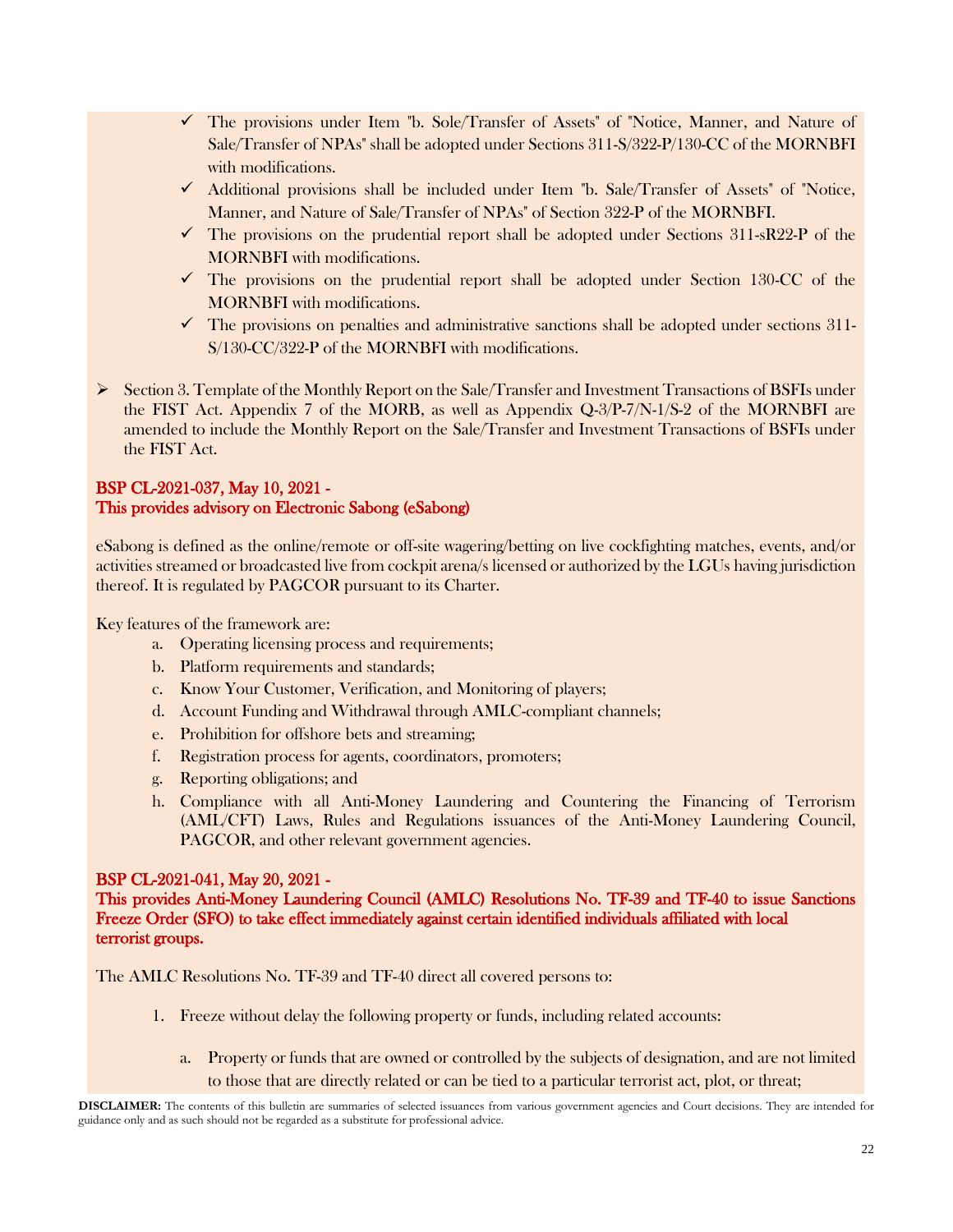- b. Property or funds that are wholly or jointly owned or controlled, directly or indirectly, by the subject of designation;
- c. Property or funds derived or generated from funds or other assets owned or controlled, directly or indirectly, by the subject of designation; and
- d. Property or funds of persons and entities acting on behalf or at the direction of the subject of designation.
- 2. Submit to the AMLC:
	- a. Written return, pursuant to and containing the details required under Rule 16.c of the IRR of RA 10168; and
	- b. Suspicious transaction report on all previous transactions of the subjects of designation within 5 days from the effectivity of the SFO.

#### BSP M-2021-029, May 7, 2021 - This provides enhancements to the BSP Operational Relief Measures

The enhancements to the BSP Operational Relief Measures are as follows:

- 1. Deferment in the submission of the 2020 Annual Audited Financial Statements (AFS) of BSP-Supervised Financial Institutions (BSFIs) - The annual submission of the 2020 AFS of BSFIs is extended until June 30, 2021.
- 2. Relaxation of the notification requirements on changes in banking days and hours as well as the temporary closure of bank branches/branch-lite units and BSFI offices/service units.
- 3. Relief measure on customer identification.
- 4. Waiver of fees related to the grant of license or authority to provide Types A and B Advanced Electronic Payments and Financial Services (EPFS).
- 5. Waiver of BSP approval on requests for extension of the deadline to open approved bank branches/BLUs.

#### BSP M-2021-030, May 3, 2021 –

#### This provides an extension of Temporary Measures implemented in the Bangko Sentral ng Pilipinas (BSP) Rediscounting Facilities.

The Monetary Board approved the extension of the temporary measures implemented in the BSP's rediscounting facilities until July 31, 2021, subject to further extension as may be approved by the MB, as follows:

- 1. Reduction of the term spread on Peso rediscounting loans to zero, thereby equating the Peso rediscount rate to the BSP's Overnight (O/N) Lending Rate, regardless of maturity (i.e., 1 to 180 days);
- 2. Reduction of the term spread on rediscounting loans under the Exporters' Dollar and Yen Rediscount Facility (EDYRF), thereby reducing the applicable United States Dollar (USD) and Japanese Yen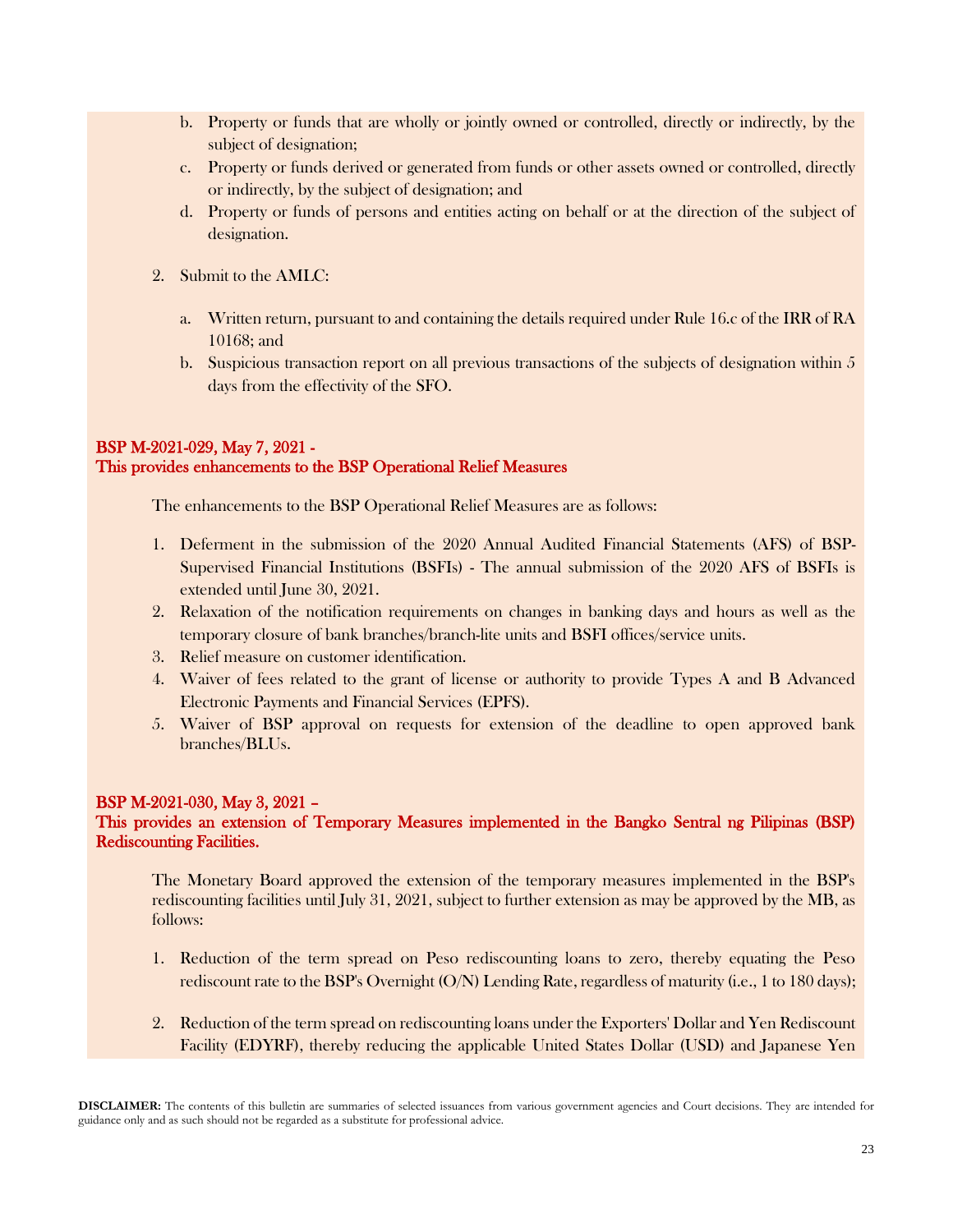(JPY) rediscount rates to the 9O-day London Interbank Offered Rate, plus 200 basis points, regardless of maturity (i.e., 1 - 360 days); and

3. Acceptance for rediscounting with the BSP under the EDYRF of the USD- and JPY-denominated credit instruments related to enterprises allowed to operate during the enhanced community quarantine of Luzon, as provided in the Department of Trade and Industry Memorandum Circular No. 20-08, except for loans to banks and capital markets; *Provided, that*, these credits are booked under the regular banking unit of the rediscounting bank and are compliant with the requirements on Eligible papers and collaterals under Section 282 of the Manual of Regulations for Banks (MORB); Provided, further that the said USD- and JPY-denominated credits pertain only to those end-user borrowers operating during the enhanced communist quarantine.

#### BSP M-2021-031, May 28, 2021 – This provides guidelines on Banks' Cash Agents

A bank with cash agent operation shall observe the following:

- 1. Banking products and services are clearly stated that they are the products and services of the bank in all advertising and marketing materials, terms and conditions on the use of agents.
- 2. The bank shall provide a uniform affixed signage that should be noticeable and readable by the customers to be displayed conspicuously on the premises of the cash agent.
- 3. The bank shall publish on its website or on any other media platform, an updated list of its accredited cash agents, including their complete registered business name, contact number(s)/details, locations, and authorized activities/services.
- 4. The bank shall establish a mechanism for handling complaints on cash agent-related transactions including the committed turnaround time to respond to its clients.

### BSP M-2021-032, May 28, 2021

#### This provides guidelines on Disclosure and Transparency of Remittance and Transfer Companies and their Remittance Sub-Agents.

The said guidelines are as follows:

- 1. The RTC shall be responsible for ensuring its accountability to the customer for all acts and omissions of its RSAs on RTC-related products and services.
- 2. In all advertising and marketing materials, terms and conditions on the services, and other forms of communication, it must be clear to the customer that the products and services being offered by the accredited RSAs are products and services of the RTC.
- 3. The RTC shall provide a uniform affixed signage that should be noticeable and readable by the customers to be displayed conspicuously in the premises of the RTC offices including its RSAs.
- 4. The RTC shall publish on its website or on any other media platform, an updated list of its offices and accredited RSA, including their complete registered business name, contact number(s)/details, and respective location/address.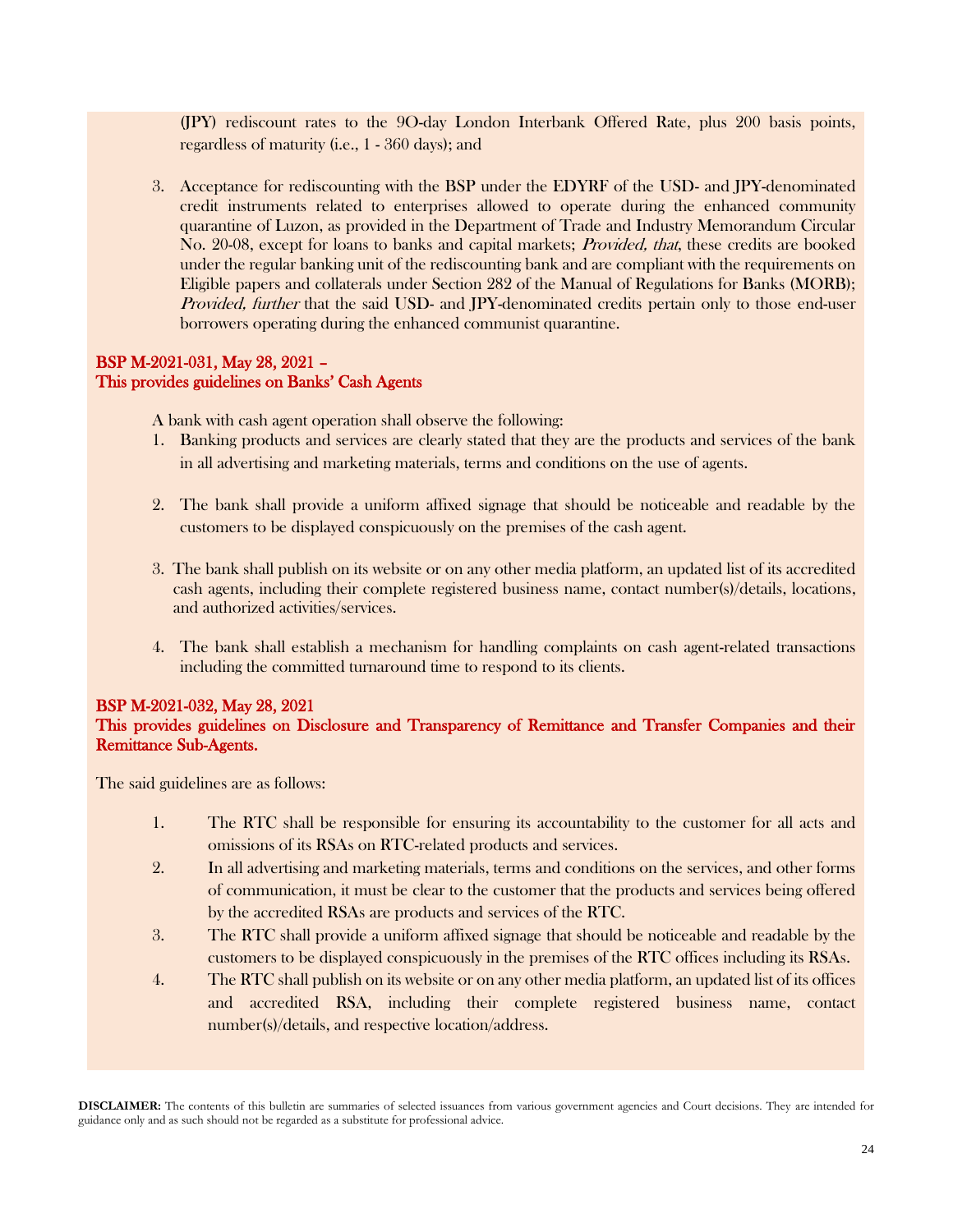5. The RTC should establish a mechanism to escalate client complaints that are coursed through RSAs including the committed turnaround time to respond to its clients.

# IC Issuances

#### IC Circular Letter CL-2021-35 dated April 30, 2021

This provides the process for electronic submission of reportorial requirements on fire and motor car policies and bonds issued, sale of a vehicle acquired under total loss claim subrogation, and adjustment cases handled.

This Circular aims to update, consolidate and supplement the guidelines and procedures reflected in the circular and advisories issued which require that the reportorial requirements be electronically submitted.

The Circular Letter shall apply to the following regulated entities on the submission of reports, to wit:

- 1. Non-life insurance companies
	- a. Reports on Bonds lssued in Favor of the Government required in CL No. 2015-04
	- b. Reports on Judicial Bonds lssued required in CL No.08-2000
	- c. Reports on Sale and Disposition of Vehicles Acquired Under Total Loss Claim Subrogation required in CL No. 22-2011
	- d. Annual Report on Fire and Motor Car Policies and Bonds lssued required in CL No. 2019-73
- 2. Adjustment companies
	- a. Quarterly Reports of Adjustment Cases required in IMC No. 4/93

The above-mentioned report submissions shall be encrypted and uploaded into the Rating Online Submission System (ROSS) using the URL [https://onlinesubmission.insurance.gov.ph/rating/login.](https://onlinesubmission.insurance.gov.ph/rating/login)

The online submission system users for each report are required to register by submitting an application form together with the supporting documents to [rating@insurance.gov.ph.](file:///C:/Users/MAP/Downloads/rating@insurance.gov.ph)

All the concerned regulated entities shall electronically submit the above-stated reports with cover letter in Portable Document Format (PDF) and with the electronic signature of the company's authorized officer. The report submission must be in an Excel file, whenever applicable.

#### IC Circular Letter CL-2021-36 dated May 11, 2021

#### This provides for the extension of the period for submission of the Annual Corporate Governance Report (ACGR).

All lnsurance Commission Regulated Companies shall submit their Annual Corporate Governance Report covering operations for the year 2020 on or before the extended deadline of 30 July 2021 without incurring any penalties for late compliance.

#### IC Circular Letter CL-2021-37 dated May 21, 2021

This provides the process for the online submission of the AML and CTF compliance questionnaire under Circular Letter No. 2020-08.